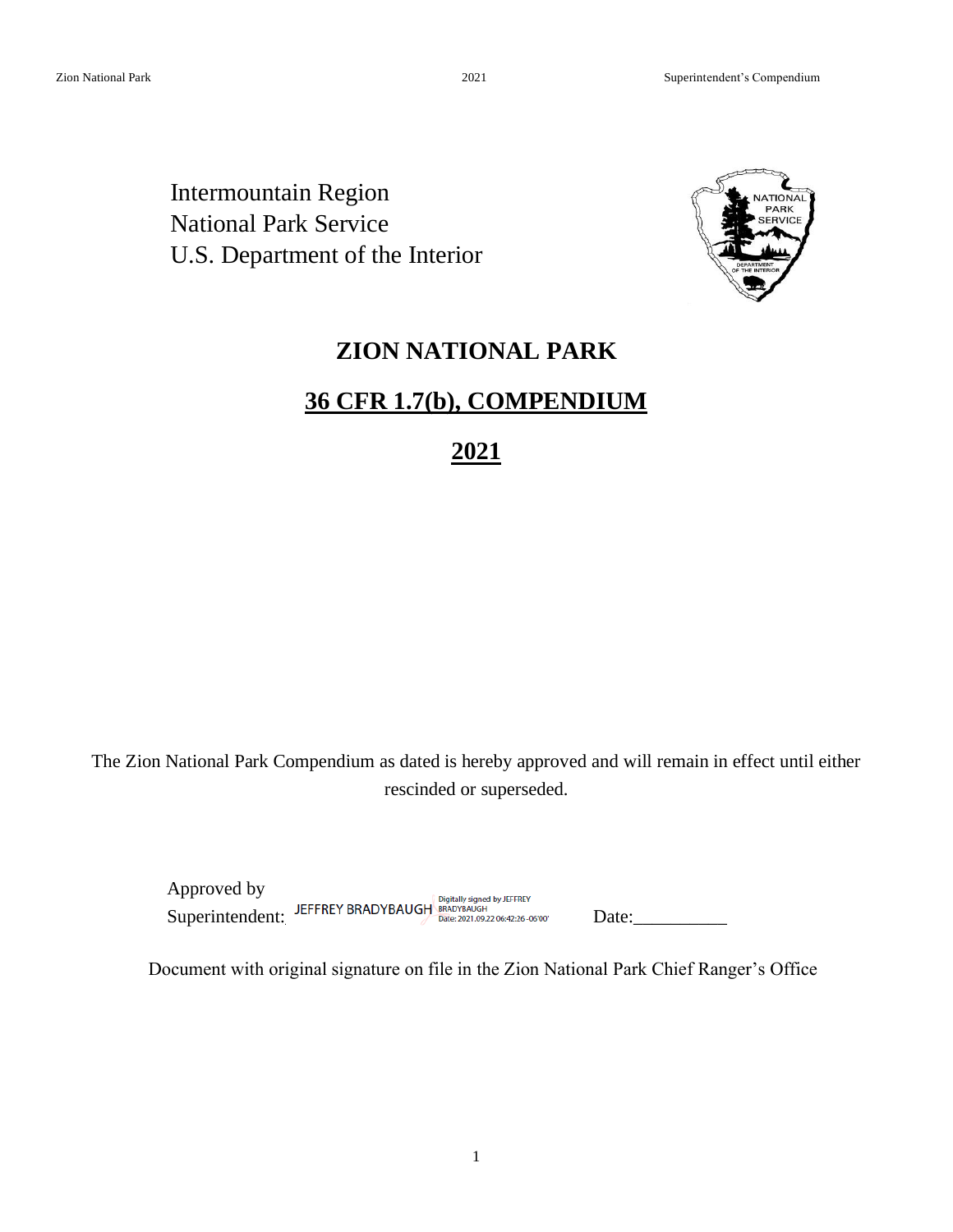#### **Superintendent's Compendium Described**

The Superintendent's Compendium is the summary of park specific rules implemented under Title 36 Code of Federal regulations (36 CFR). It serves as public notice, identifies areas closed for public use, provides a list of activities requiring either a Special Use Permit, Commercial Use Authorization or reservation, and elaborates on public use and resource protection regulations pertaining specifically to the administration of the park. The Superintendent's Compendium does not repeat regulations found in 36 CFR and other United States Code and CFR Titles which are enforced without further elaboration at the park level.

The regulations contained in 36 CFR, Parts 1-7, are the basic mechanism used by the National Park Service (NPS) to preserve and protect the natural and cultural resources of the park and to protect visitors and property within the park. Part 1 through 6 are general regulations applicable to all areas of the National Park Service and Part 7 contains special regulations specific to individual parks. Each of these Parts has many sections and subsections articulating specific provisions. Within some of these Part 1-7 sections and subsections, the Superintendent is granted discretionary authority to develop local rules to be responsive to the needs of a specific park resource or activity, park plan, program, and/or special needs of the general public.

As an example, 36 CFR 1.5(a) *Closures and Public Use Limits* provides the Superintendent certain discretion in allowing or disallowing certain activities. The authority granted by the section, however, requires the Superintendent to comply with the Administrative Procedures Act (6 USC Section 551) which requires public notice on actions with major impact on visitor use patterns, park resources or those that are highly controversial in nature.

Another example is 36 CFR 1.6 Permits which allows the Superintendent to require a permit for certain uses and activities in the park. This section, however, requires that a list of activities needing a permit (and a fee schedule for the various types of permits) be maintained by the park.

A final example is 36 CFR 2.1(c)(1) Preservation of Natural, Cultural and Archeological Resources, which provides the Superintendent the authority to designate certain fruits, nuts, berries which may be gathered by and for personal use or consumption. This activity can occur, however, only if a written determination shows that the allowed activity does not adversely affect park wildlife, the reproductive potential of a plant species or otherwise adversely affect park resources.

This Compendium should be used in conjunction with Title 36 CFR, Parts 1-7, to more fully understand the regulations governing the use and enjoyment of all areas of the National Park Service.

#### **Laws and Policies Allowing the Superintendent to Develop this Compendium**

In 2014, Congress enacted Title 54 of the United States Code (USC) National Park Service and Related Programs to clarify its intent as to the overall mission of the NPS. Title 54 conforms to the understood policy, intent and purpose of Congress in the original enactments or laws governing the National Park Service.

With the signing of Title 54, Congress clarified and reaffirmed the NPS mission and authority in a central location.

The National Park Service (NPS) is granted broad statutory authority under Title 54 USC to:

Promote and regulate the use of the National Park System by which means and measures that conform to the fundamental purpose of the System units, which purpose is to conserve the scenery, natural and historic objects and wild life in the System Units and to provide for the enjoyment of the scenery, natural and historic objects and wildlife in such manner and by such means as will leave them unimpaired for the enjoyment of future generations. (54 USC 100101(a))

In addition 54 USC 100751(a) allows the NPS, through the Secretary of the Interior, to "prescribe such regulations as the Secretary considers necessary or proper for the use and management of System Units."

54 USC 100101(b) reaffirms the original intent of Congress in the establishment of the National Park Service by recognizing "…these areas, though distinct in character, are united through their interrelated purposes and resources into one National Park System as cumulative expressions of a single national heritage…."

54 USC 100101(2) reaffirms the high standard of protection defined in the original Organic Act by stating "Congress reaffirms, declares and directs that the promotion and regulation of the various System units shall be consistent with and founded in the purpose established by subsection (a) to the common benefit of all the people of the United States. "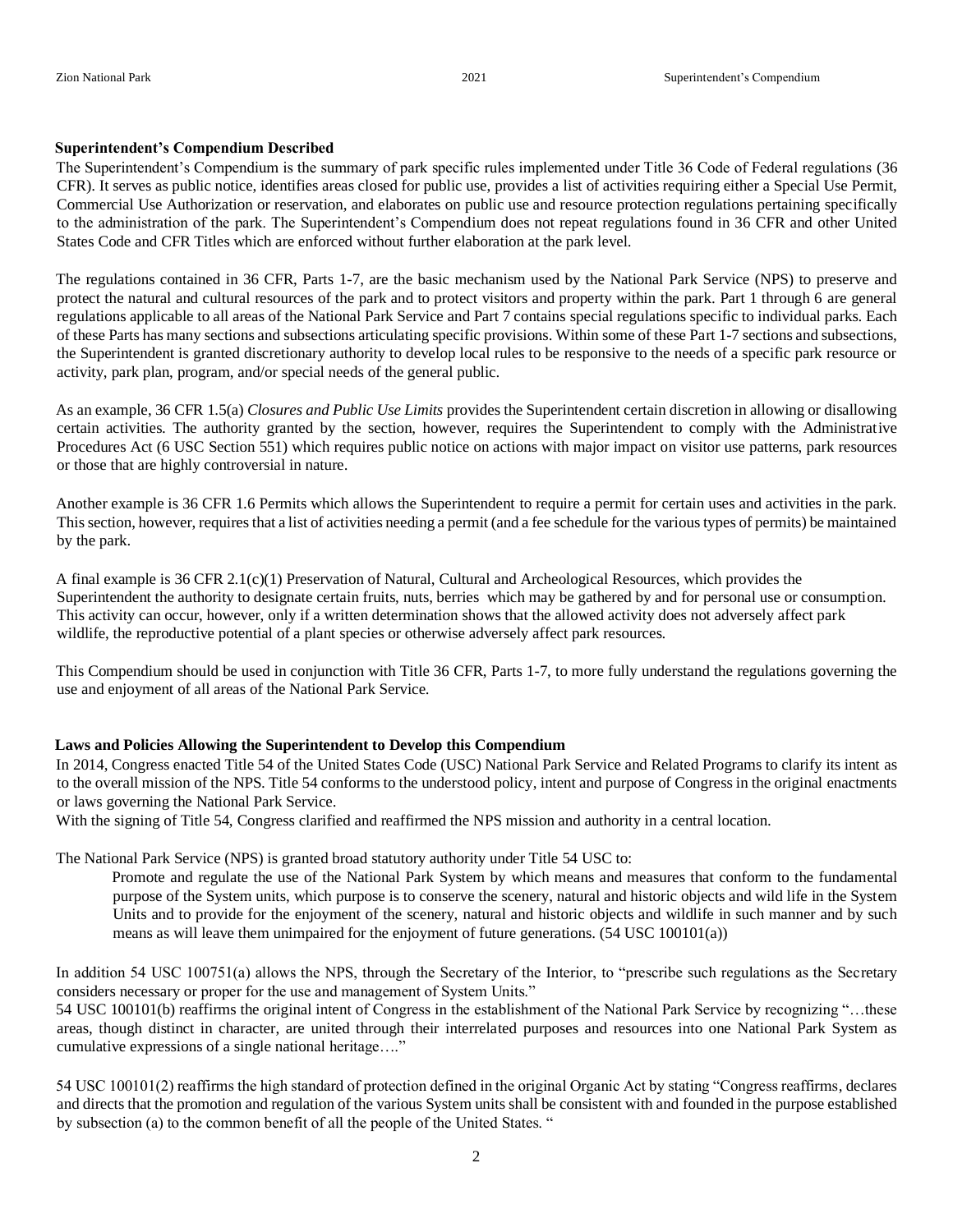54 USC 100501 defined the National Park System as "…any area of land and water administered by the Secretary, acting through the director, for park, monument, historic, parkway, recreational or other purposes."

In addition to the above statutory authority, the Superintendent is guided by established NPS policy and found in the *NPS Management Policies* (2006). The Superintendent is also guided by more specific policies promulgated by the Director, National Park Service, in the form of Director's Orders. As stated in NPS Management Policies, the primary responsibility of the NPS is to protect and preserve our national natural and cultural resources while providing for the enjoyment of these resources by visitors and other users, as long as the use does not impair specific park resources or overall visitor experience. The appropriateness of any particular visitor use or recreational experience is resource based and will vary from park to park; therefore a use or activity that is appropriate in one park area may not be appropriate in another. The Superintendent is directed to analyze overall park use and determine if any particular use is appropriate. Where conflict arises between use and resource protection, where the Superintendent has a reasonable basis to believe a resource is or would become impaired, then that Superintendent is obliged to place limitations on public use.

#### **Consistency of This Compendium with Applicable Federal Laws and Requirements**

The Superintendent's Compendium is not considered a significant rule requiring review by the Office of Management and Budget under Executive Order 128666. In addition, this Compendium will not have a significant economic effect on a number of small entities nor does it impose a significant cost on any local, state or tribal government, or private organization and therefore does not fall under the requirements of either the Regulatory Flexibility Act or the Unfunded Mandates Reform Act.

The actions and requirements in the Superintendent's Compendium are found to be categorically excluded from further compliance with the procedural requirements of the National Environmental Policy (NEPA) in the Department of Interior Guidelines 516 DM6, and as such, an Environmental Assessment will not be prepared.

#### **Development of the Requirements of the Superintendent's Compendium**

As outlined above, the NPS has broad authority and responsibility to determine what types of uses and activities are appropriate in any particular National Park System area. The requirements of the Superintendent's Compendium are developed through an analysis and determination process. The decision criteria used during this process are:

- Is the use or activity consistent with Title 54 and NPS Management Policies (2006)?
- Is the use or activity consistent and compatible with the park's enabling legislation, management objectives, and corresponding management plans?
- Will the use or activity damage the park's protected natural and cultural resources and other protected values?
- Will the use or activity disturb or be in conflict with wildlife, vegetation, and environmental protection action and values?
- Will the use or activity conflict with or be incompatible with traditional park uses and activities?
- Will the use or activity compromise employee or public safety?

#### **Applicability of the Compendium**

The rules contained in the Superintendent's Compendium apply to all persons entering, using, visiting or otherwise present on Federallyowned lands, including submerged lands and waters administered by the National Park Service within the legislative boundaries of the park.

#### **Enforcement of Compendium Requirements**

NPS Law Enforcement Park Rangers enforce the requirements of United States Code, 36 CFR, and this Superintendent's Compendium.

#### **Penalties for Not Adhering to the Compendium Regulations**

A person who violates any provision of the regulations found in 36 CFR, Parts 1-7, or provisions of the Superintendent's Compendium, is subject to a fine as provided by law (18 USC 3571) up to \$5,000 for individuals and \$10,000 for organizations, or by imprisonment not exceeding six months (18 USC 3559), or both, and shall be adjudged to pay all court costs associated with any proceedings. You may receive a list of fines associated with any particular provision by contacting the Chief Ranger.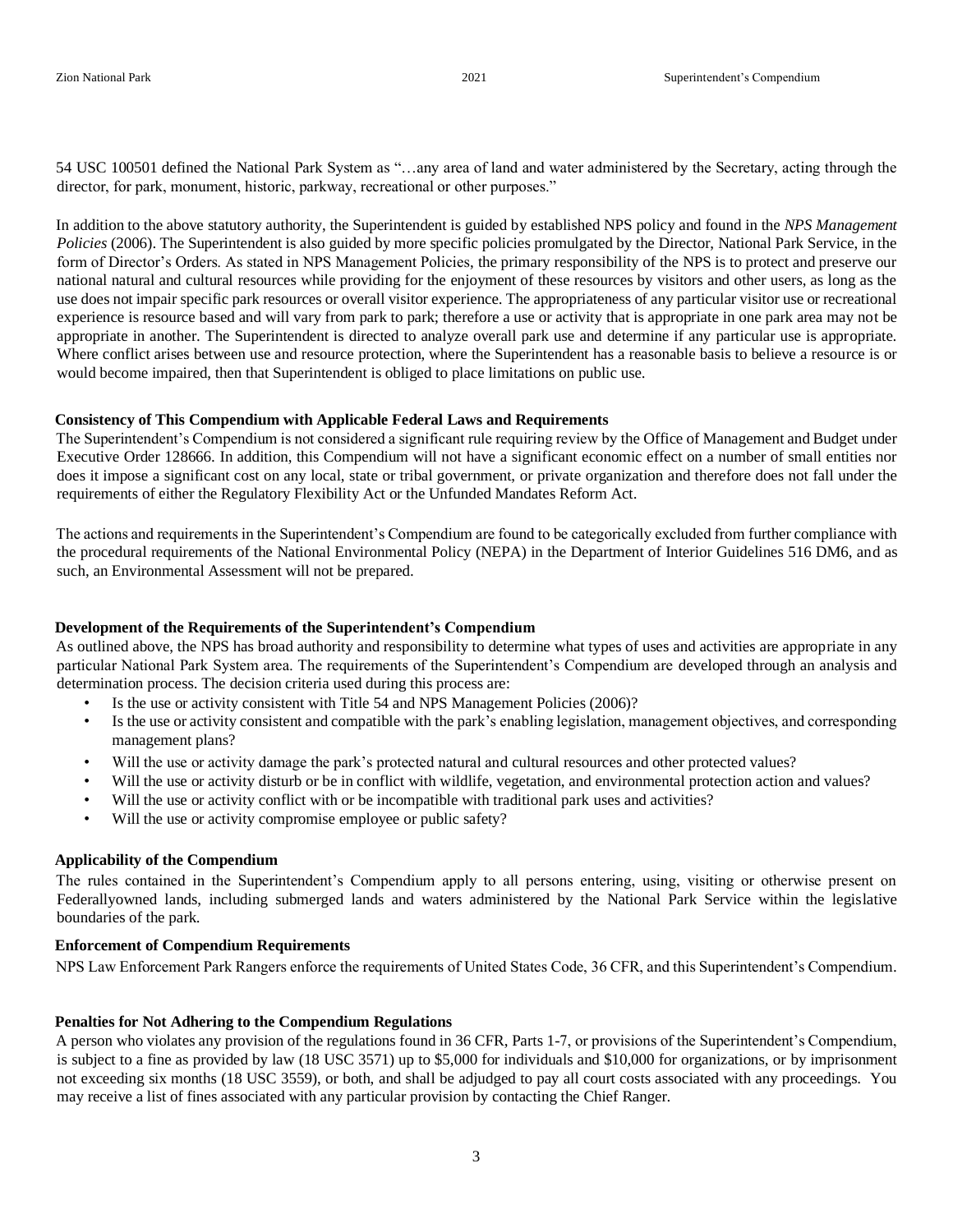#### **Comments on the Compendium**

The Compendium is reviewed annually and revised as necessary. The park welcomes comments about its program and activities at any time. Written comments on the compendium may be submitted to:

Superintendent Zion National Park State Route 9 Springdale, UT 84767

#### **Effective Date of the Superintendent's Compendium**

The Superintendent's Compendium is effective on the approval date listed on the first page of the document and remains in effect until revised.

#### **Additional Information**

Some of the terms used in this Compendium is may have specific meaning defined in 36 CFR 1.4 *Definitions*.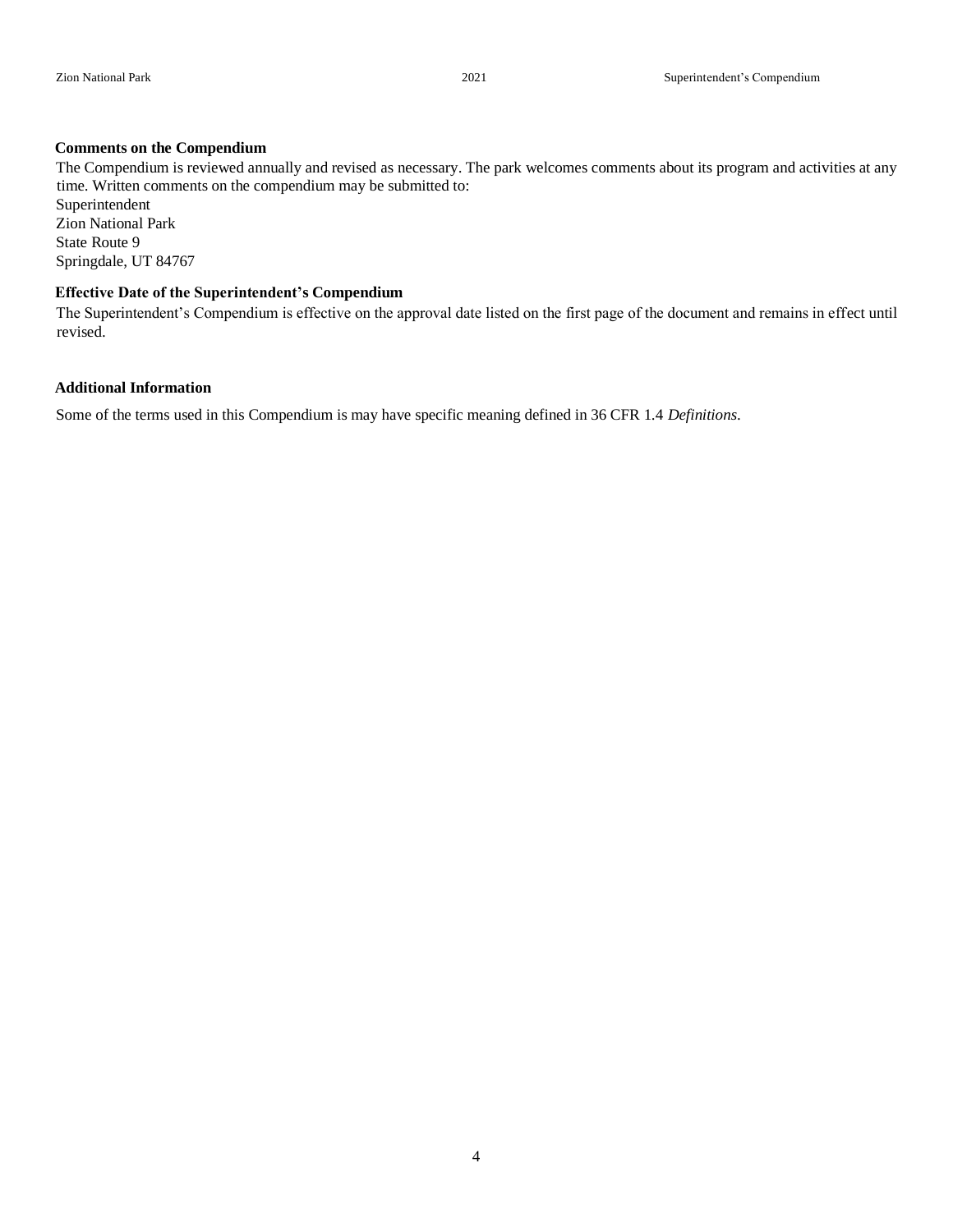# **Table of Contents**

| Authority<br>§1.5 | Closure and Public Use Limits                                                            | 6<br>6 |
|-------------------|------------------------------------------------------------------------------------------|--------|
|                   | <b>Wilderness Use Limits</b>                                                             | 7      |
|                   | Road and Vehicle Closures and Use Limits                                                 | 9      |
|                   | <b>General Use Limits</b>                                                                | 10     |
|                   | <b>Commercial Filming</b>                                                                | 16     |
| §1.6              | Activities that require a permit                                                         | 17     |
| §2.1              | Preservation of Natural, Cultural, and Archaeological Resources<br>[General Regulations] | 19     |
| §2.2              | <b>Wildlife Protection</b>                                                               | 19     |
| §2.5              | <b>Research Permits</b>                                                                  | 20     |
|                   | §2.10 Camping and Food Storage                                                           | 20     |
| $§2.13$ Fires     |                                                                                          | 24     |
|                   | §2.14 Sanitation and Refuse                                                              | 24     |
| $§2.15$ Pets      |                                                                                          | 25     |
|                   | §2.16 Horses and Pack Animals                                                            | 25     |
|                   | §2.20 Skating, Skateboards, and Similar Devices                                          | 27     |
|                   | §2.21 Smoking                                                                            | 27     |
|                   | §2.50 Special Events                                                                     | 28     |
|                   | §2.51 Public Assemblies, Meetings                                                        | 28     |
|                   | §2.52 Sale or Distribution of Printed Material                                           | 29     |
|                   | §2.62 Memorialization                                                                    | 29     |
|                   | §4.10 Travel off road                                                                    | 39     |
|                   | §4.11 Vehicle Load, Weight and Size Limits                                               | 30     |
|                   | §4.21 Speed Limits                                                                       | 31     |
|                   | §4.30 Bicycles and E-bikes                                                               | 31     |
|                   | §4.31 Hitchhiking                                                                        | 32     |
|                   | §5.3 Business Operations and Photography                                                 | 32     |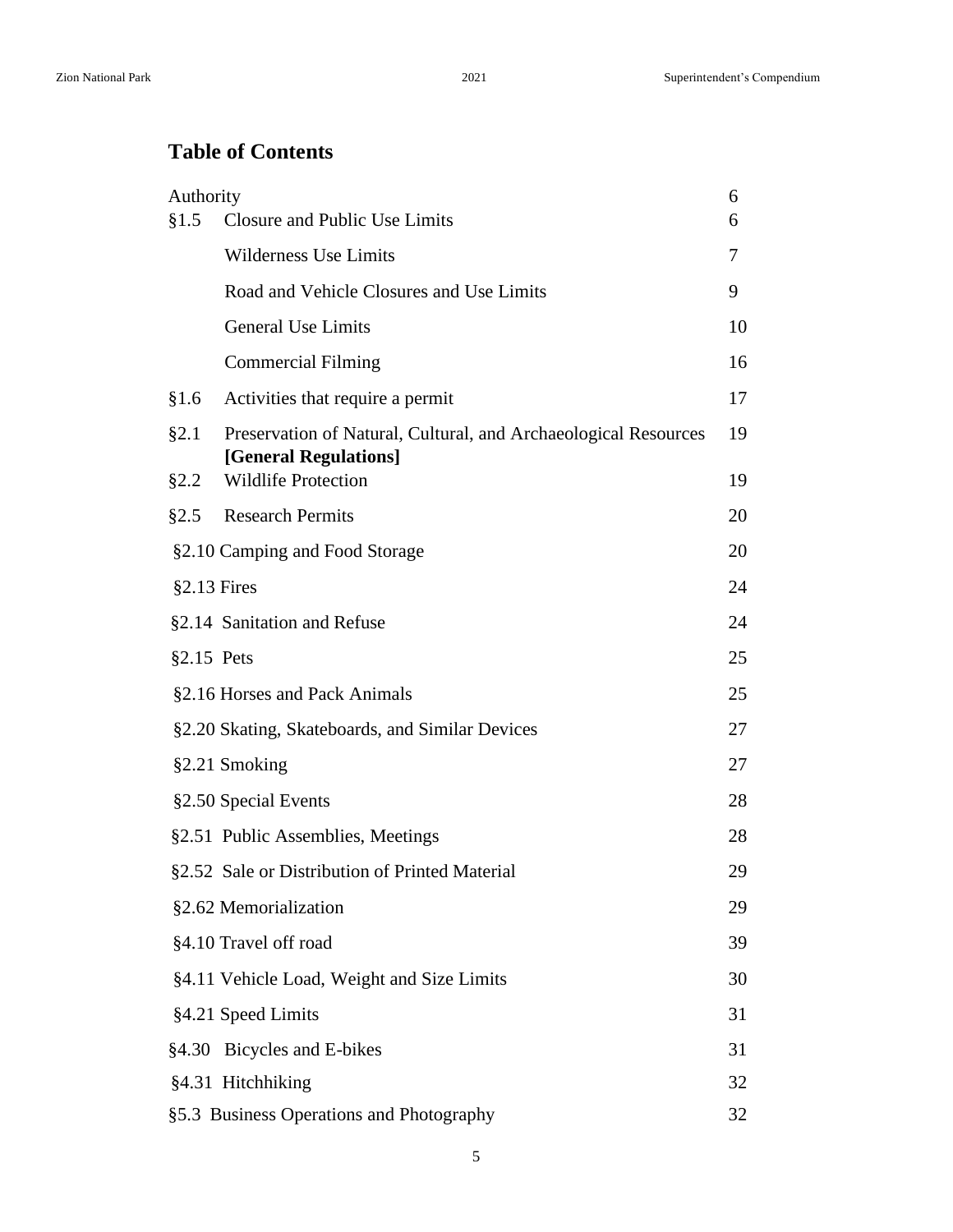## **ZION NATIONAL PARK 36 CFR 1.7 (b) Compendium**

#### **Authority**

Under the authority of Title 54 USC Section 100751(a), and Title 36, Code of Federal Regulations, Chapter 1, Parts 1-7, a Superintendent's Orders Compendium is established for Zion National Park. Regulations listed in this compendium are requirements in addition to those listed in the specific section found in Title 36 unless otherwise noted. The specific authority for this regulatory procedure is found in § 1.5, 1.6, and 1.7 of Title 36.

**Written determinations, which explain the reasoning behind the Superintendent's use of discretionary authority, as required by Section 36 CFR 1.5 (c), appear in this document identified as "justification."** 

#### **Designations, Closures, Permit Requirements, and Other Restrictions**

#### **§1.5 Closures and Public Use Limits**

Note: Violations under this section should be cited under 36 CFR §1.5(f), but include the specific compendium section as a subheading on the citation. As always, mandatory appearance citations are an option in lieu of the collateral.

#### **General Closures**

#### (a)(1)(i) **Government and concessionaire employee housing areas are closed to public access.**

**Justification:** Restricting public access to government and concessionaire employee housing areas provides improved security and privacy to residents while not adversely impacting park visitors.

#### (a)(1)(ii) **Coal Pits Firearms Range, Helispot and Equipment Storage Area (collectively known as the "Coal Pits Range") are closed to public access.**

**Justification**: Public presence, use and access are prohibited at the Coal Pits Range except for individuals conducting administrative business. The Coal Pits Range area encompasses approximately 20 acres of fenced NPS land accessed off of Utah St. Rt. 9 at mile marker 25, via small dirt road and fenced / locked NPS gate. The closed area is defined by the fence and posted signs for public safety. This closure is to improve visitor safety and the security of stored equipment.

#### (a)(1)(iii) **Park Service Maintenance Operations Area and Oak Creek Maintenance Storage Road are closed to public access. Public use of the Oak Creek Maintenance Storage Road and Storage areas is prohibited without a valid permit from the Superintendent.**

**Justification**: The Park Service Maintenance Area located up the Oak Creek drainage, west of the Park Service Headquarters Building, is closed to public presence, use and access except for individuals conducting administrative business. The Maintenance Area encompasses all Park Service developed areas on the south side of the paved Oak Creek utility road. The Oak Creek Maintenance Storage Road, accessed adjacent to the Park Service Maintenance Area and signed with a "DO NOT ENTER" road sign is also closed to public presence, use and access. The Oak Creek Maintenance Storage Road closure does not apply to NPS residents and their guests. This closure is to improve the security of stored equipment and prevent visitor injuries during frequent ongoing maintenance projects.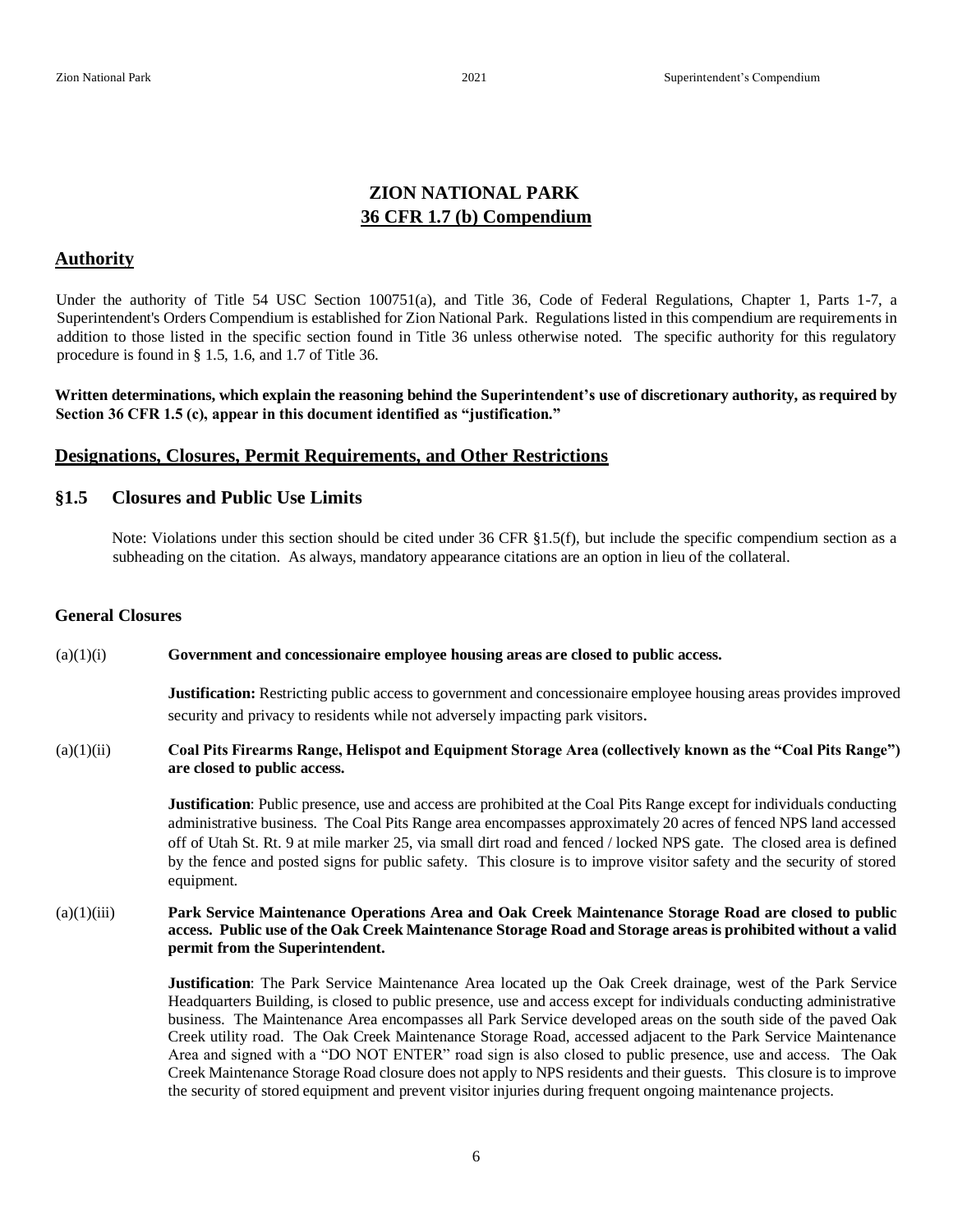#### (a)(1)(iv) **Traditional geocaching within Zion National Park is prohibited.**

**Justification:** Due to the concerns of unchecked development of social trails in areas of archeological, scenic, and biological significance, and the concern of geocache placement in unsafe areas, traditional geocaches are prohibited. Geocaching also violates the following regulations: 36 CFR Section 2.22( $a(2)$ , 2.1( $a(1)$ , 2.31( $a(3)$ )

#### (a)(1)(v) **Launching, landing or operating an unmanned aircraft from or on lands and waters administered by the National Park Service within the boundaries of Zion National Park is prohibited except as approved in writing by the Superintendent.**

**Definition:** The term "unmanned aircraft" means a device that is used or intended to be used for flight in the air without the possibility of direct human intervention from within or on the device, and the associated operational elements and components that are required for the pilot or system operator in command to operate or control the device (such as cameras, sensors, communication links). This term includes all types of devices that meet this definition (e.g., model airplanes, quadcopters, drones) that are used for any purpose, including for recreation or commerce.

**Justification:** Use of "unmanned aircraft" within Zion is not a compatible use with the purpose of Zion as detailed in the Park Management Plan (2001) for wilderness management, preservation of natural soundscape, natural resources and visitor experience based on noise, lack of appropriate landing sites, visitor safety, conflicts with wildlife including endangered species, conflicts with motor vehicle traffic, and intrusion on other visitors' enjoyment of the park. Less restrictive use of "unmanned aircraft" will not provide the protection to wildlife such as Mexican Spotted Owls and Desert Bighorn or the visitor experience of solitude and natural quiet in Zion's wilderness (90% of the park is designated or recommended as Wilderness and is managed as Wilderness).

#### (a)(1)(vi) A**ll fires (wood, charcoal and cigarette) and/or stove use within the park may be reduced or temporarily banned by the Superintendent during times of high fire danger to protect park resources and reduce the public risk.**

**Justification:** In the interest of protection of environmental and scenic values, protection of natural resources and public safety, these restrictions on fires are necessary.

#### **Wilderness Closures**

#### (a)(1)(vii) **Cliff faces and rock formations occupied by nesting peregrine falcons and California Condors will generally be closed from March 1 through July 31. Condor Closures may extend beyond July 31 based on observed behavior. Climbing on faces, routes or formations closed under the authority of this order is prohibited.**

Nesting territories often contain multiple nesting sites; therefore specific closures will be issued each season as nesting behavior is determined. A list of closed climbing routes and areas is available at the park Visitor Center and posted on the park website.

**Justification:** The peregrine falcon and California Condor require continued protection. These restrictions are necessary to provide an undisturbed opportunity to raise and fledge their young.

#### (a)(1) (viii) **All travel up Hidden Canyon from 1/4 mile above small arch where posted, is prohibited.**

**Justification:** This restriction is in place to protect critical breeding habitat for the spotted Owl from the increasing number of day hikers exploring the area. This area is intended to remain open as a canyoneering route regulated and monitored through the current permit system.

#### (a)(1)(ix) **Heaps Creek from the Upper Emerald Pool to the base of the Navajo Formation and the three Emerald Pools are closed to swimming, bathing, and wading.**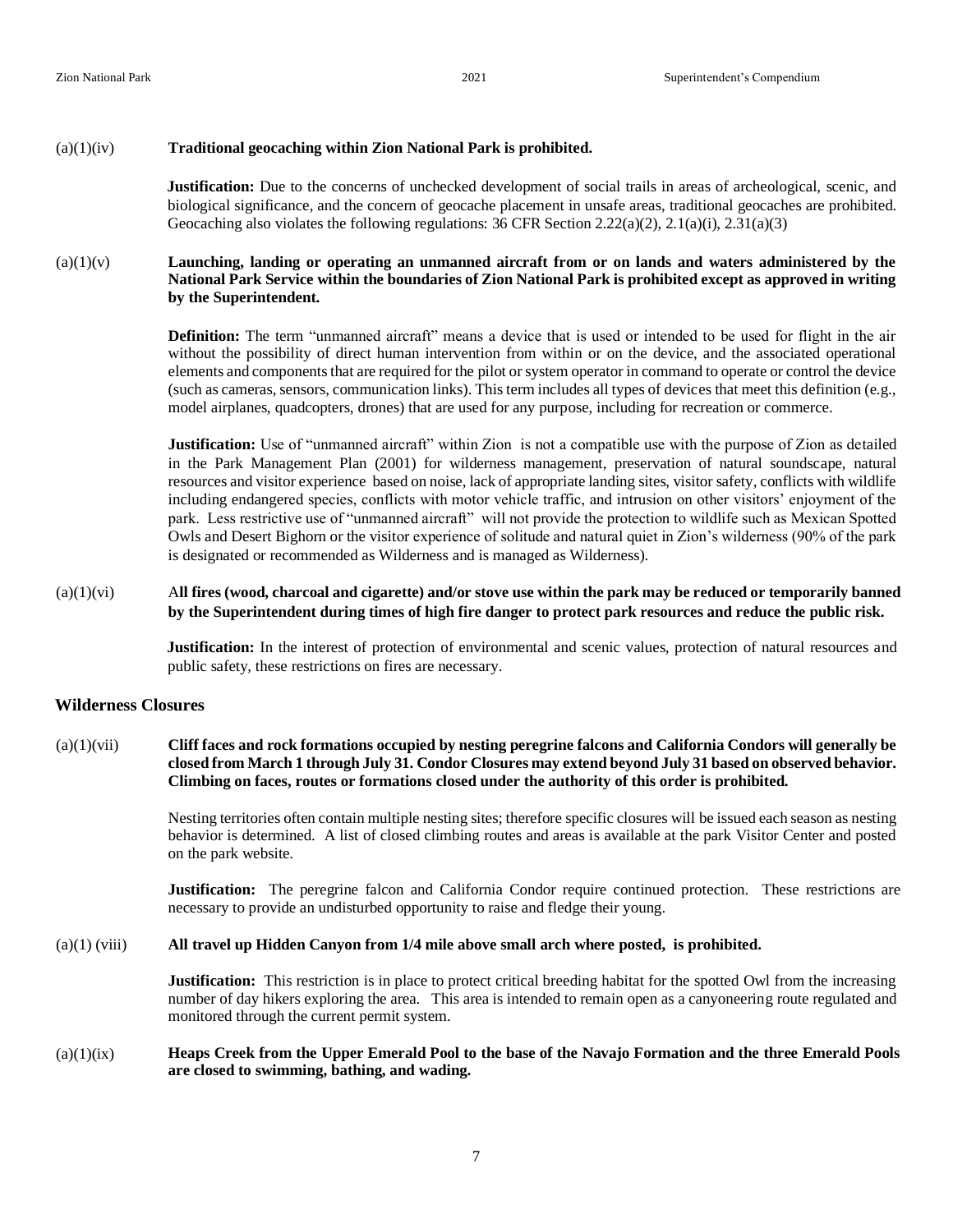**Justification:** The integrity of the pools and creek has been drastically altered by human activity, especially the long tradition of swimming/bathing. This can create a negative visitor experience as the ability for visitors to enjoy the natural sounds of the area is diminished.

(a)(1)(x) **Behunin Creek and Heaps Creek as they drop from Middle to Lower Emerald Pool, Echo Creek as it drops into Weeping Rock and the canyon south of Mystery Canyon as it drops onto the Riverside Walk trail are closed to climbing and any form of descending, including rappelling.** 

> **Justification:** Due to the very fragile hanging gardens and beautiful waterfalls, ascending/descending at these locations conflicts with their inherent natural and scenic values. Additionally, all these areas are heavily used by park visitors, and ascending/descending at these locations presents an unacceptable safety risk to those below due to the potential for injury from dropped gear (ropes, hardware, etc.) as well as displaced rocks.

#### (a)(1)(xi) **The Zion wilderness (including the area of the park within Kane County which has been recommended to congress for wilderness designation), is closed to the possession or use of any mechanical equipment for moving people or material in or over land, water, snow or air.**

This includes, but is not limited to, non-motorized wheeled vehicles, conveyances and devices, such as bicycles, ebikes, Segways™ and other Electric Personal Assistance Mobility Devices (EPAMD), carts, game carriers, canoe dollies, wheelbarrows, wagons, ski kites, hang gliders and paragliders. Wheelchairs as defined in Title V Section 507(c) of the Americans with Disabilities Act (ADA) may be used by persons with disabilities.

**Justification:** The Wilderness Act of 1964 prohibits certain uses in areas included within the national wilderness preservation system including any form of mechanical transport.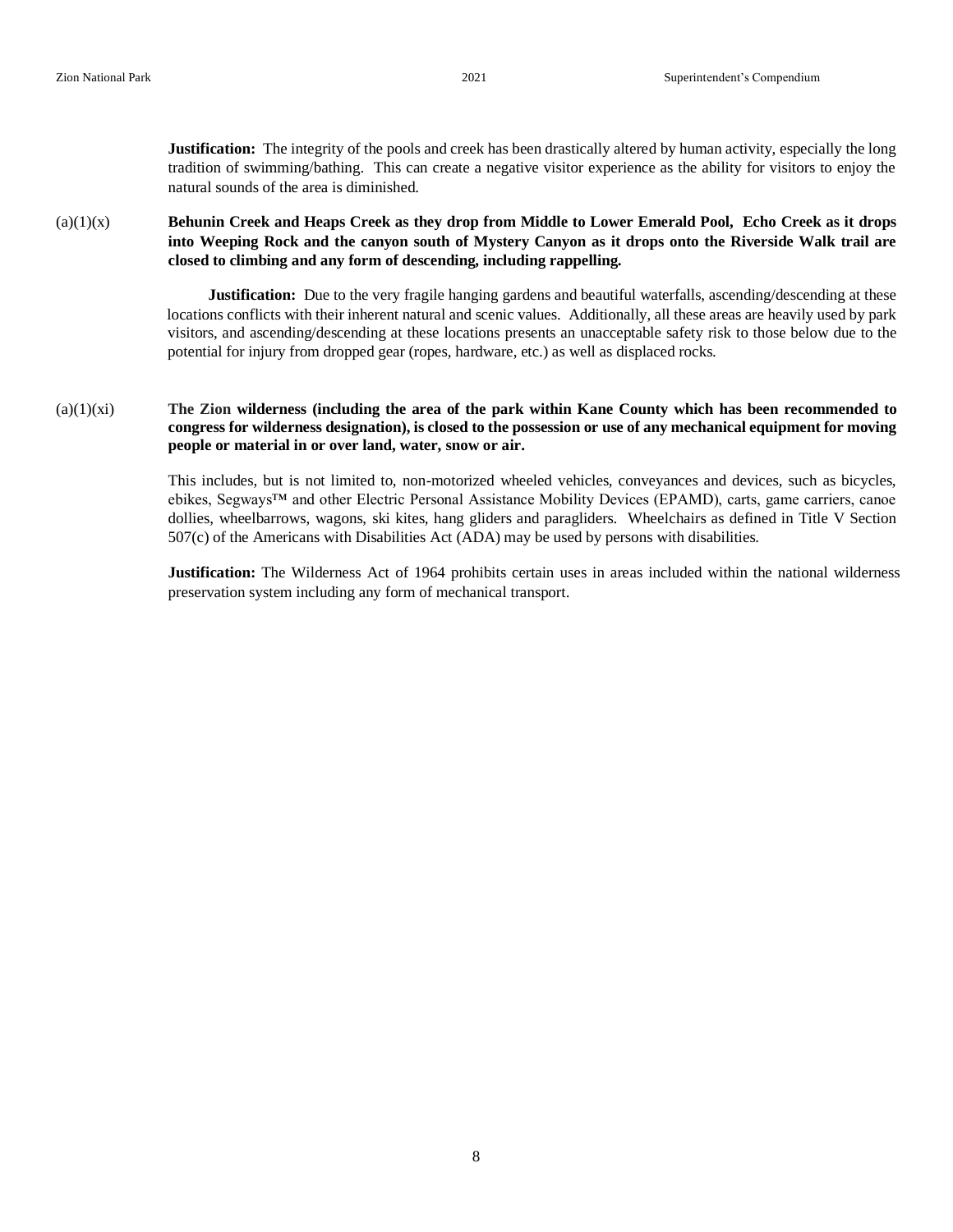#### (a)(1)(xii) **Research Natural Areas (RNAs) are closed to all recreational use. They include the following areas:**

Kolob Mesas: Mesa tops of Timber Top Mountain and Nagunt Mesa overlooking the Kolob Canyons. Also includes the canyon draining west from Timber Top Mountain.

Shune's Creek: Shune's Creek Canyon below the Navajo Sandstone cliffs along the southern boundary of the park, excluding the administrative zone around the water right diversion.

Hanging Garden: Five hanging gardens in Zion and Parunuweap Canyons. Includes the immediate vicinities of Grotto Spring, Weeping Rock, Sinawava Hanging Garden, and two unnamed springs in Parunuweap Canyon.

Isolated Mesa Tops: Isolated mesa tops that are surrounded by high cliffs of Navajo Sandstone. These include Burnt Mountain (south of La Verkin Creek), Greatheart Mesa, Inclined Temple, Church Mesa, three unnamed high mesas west of Horse Pasture Plateau, and two closely associated unnamed mesas north of Wynopits Mountain.

Goose Creek: The sandstone slot canyons and canyon walls of Goose Creek, which drains east from Lava Point and Horse Pasture Plateau. A five-mile long tributary of the North Fork of the Virgin River with deep narrow canyons and perennial stream flow in the lower reaches.

Crazy Quilt Mesa: The top of Crazy Quilt Mesa and adjacent slopes, west of Checkerboard Mesa

Slickrock: An area of slickrock buttes, slopes and traverses, south of Clear Creek, east of Gifford Canyon and around the head of Crawford Wash.

Southeast Pinyon Juniper: An area of relatively deep sandy soils supporting relict pinyon-juniper forests in the southeastern most corner of the park.

Parunuweap: Includes Parunuweap and most of Shune's Creek Canyons below the Navajo Sandstone, and Transview Mountain above the Navajo Sandstone.

**Justification:** In concurrence with the approved General Management and Wilderness Management Plans, the above areas are closed to recreational use. These RNAs are field ecological areas designated primarily for research and education and/or to maintain biological diversity. Baseline inventory and long-term ecological observations will be emphasized in these areas, with the primary purpose of creating an ecological/environmental benchmark over time.

 $(a)(1)(xiii)$  The area 50-60 meters northeast of the "Chimney" in the "Practice Cliffs" area north of the Court of the Patriarchs is closed to climbing. This area includes the following routes named "Roof to hands, 5.9 corner and Casual Sex"

**Justification:** In 2009 this area was closed to protect archeological resources in the area.

(a)(1)(xiv) **The placement of fixed climbing anchors, including climbing bolts, for the creation of bolt intensive face climbs, also called sport climbs, within the Zion Wilderness is prohibited.**

> **Justification:** "The establishment of bolt intensive face climbs is considered incompatible with wilderness preservation and management due to the concentration of human activity which they support and the types and levels of impacts associated with such routes." NPS Director's Order 41.

#### **Road and Vehicle Closures and Use Limits**

(a)(1)(xv) **Travel by private vehicles on the Zion Canyon Scenic Drive during the shuttle operation season (usually midMarch into November) is prohibited without a permit.**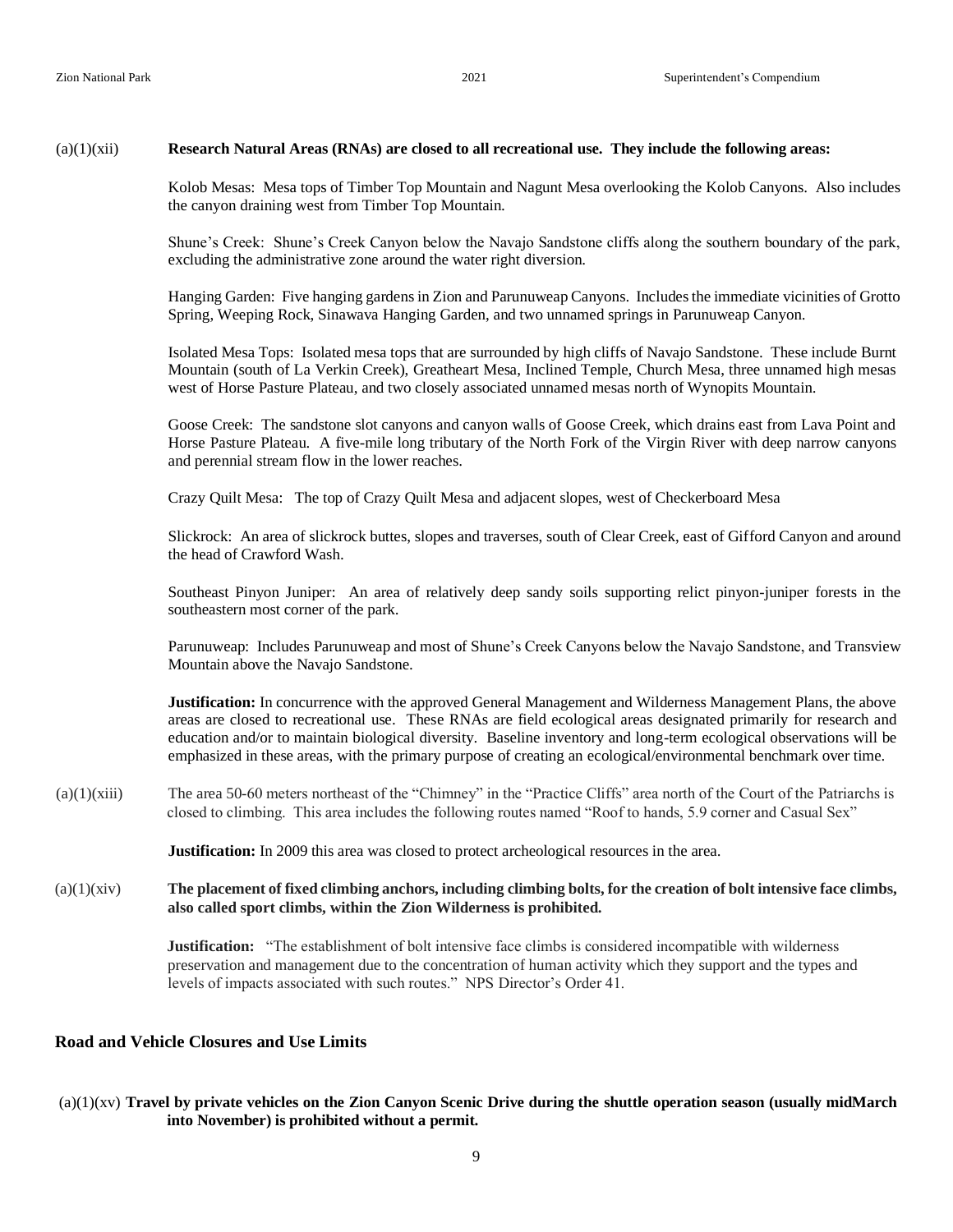The types of uses and restrictions are outlined in the park SOP, entitled "Red/Yellow Permit Program – January 2013 revision"

**Justification:** Shuttle operation and restrictions on private vehicle use along the Zion Canyon Scenic Drive permit large numbers of visitors to use Zion Canyon while significantly reducing traffic congestion, noise, parking problems and associated impacts to natural resources.

#### $(a)(1)(xvi)$ **Pedestrian traffic on Canyon Junction Bridge is prohibited.**

**Justification:** Canyon Junction Bridge is not wide enough to safely accommodate both pedestrians and vehicle traffic. There are no shoulders, sidewalks or other pedestrian walkways on the narrow bridge. The Pa'rus Trail provides an underpass for pedestrians to safely cross this section of roadway. Photographs of Watchman Peak and the Virgin River may be taken from pedestrian bridges on the Pa'rus Trail that cross over the Virgin River.

**General Use Limits**

#### (a)(2)(i) **Commercial traffic on roadways within the park is prohibited without a valid Commercial Use Permit issued for this purpose.**

**Commercial vehicles exceeding the size restrictions contained in §4.11(a)(1)(ii) of this Compendium are prohibited from traveling Zion-Mt. Carmel Highway through the park due to the nature of park roads and infrastructure.** 

**Justification:** Commercial vehicle travel through units of the National Park Service is generally prohibited by 36 CFR 5.6. Due to the proximity of Zion National Park to a major interstate highway, the growth and development of the surrounding area and the presence of a connecting road (Park Route 10, also known as the Zion-Mt. Carmel Highway) through the park, the Superintendent has elected to allow limited commercial vehicle use, subject to regulation through the Special Use Permit (SUP), on a one permit per vehicle per day basis.

The following commercial vehicles are exempt from the Special Use Permit requirement:

- Commercial vehicles actively engaged in providing services to the park, recognized park residents, or valid commercial entities within the park.
- Vehicles which are commercial in nature but are being utilized solely for recognized non-commercial, recreational purposes.
- (a)(2)(ii) **Buses (vehicles with a seating capacity of 26 passengers or more) are permitted to park only in the following locations, space permitting:**

#### **Kolob Canyon:**

**Year round parking (weather/snow conditions permitting) is available at the Kolob Visitor Center and the Timber Creek Overlook only.** 

#### **Zion Canyon:**

**Seasonally:** 

- **During the shuttle season (mid-March to mid-November), buses with planned activities at the Zion Lodge may park in the designated bus parking space at the Zion Lodge. Buses may not drive beyond the Zion Lodge .**
- **During non-shuttle months (usually December to mid-March) buses may also utilize parking areas at the Grotto Picnic Area, the Temple of Sinawava and the Zion Canyon Visitor Center.**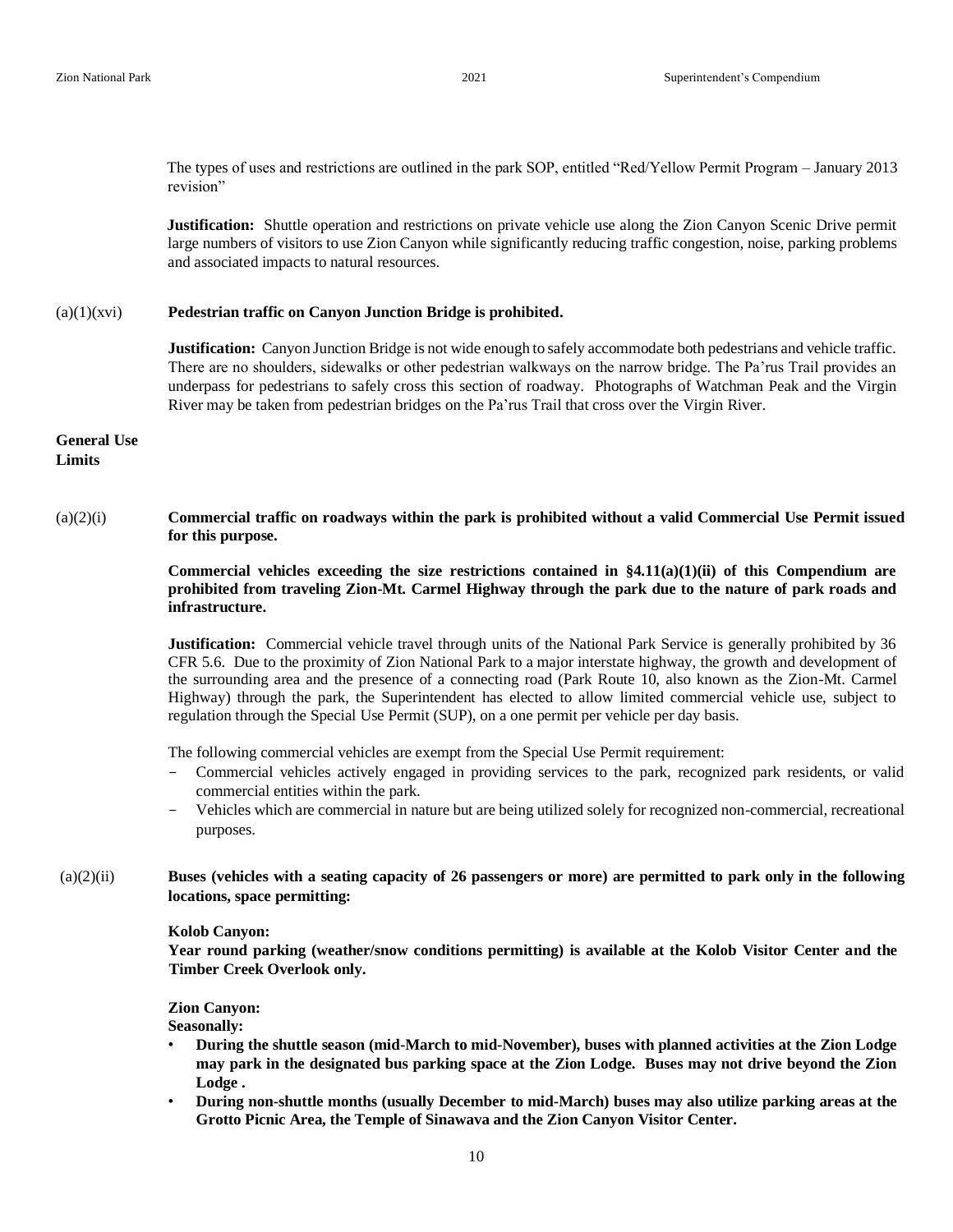**Year round:** 

- **The designated bus parking spaces on the lower tier of the Zion Human History Museum parking. Loading or unloading of passengers is not permitted in front of the museum; this area is reserved for the Zion Shuttle Bus system.**
- **Any of the paved pullouts between Canyon Junction and the west side Zion-Mt. Carmel Tunnel entrance as long as the vehicle completely fits within the pullout.**
- **The Checkerboard Mesa Viewpoint.**
- **Buses waiting to meet a park employee for an escort through the Zion-Mt. Carmel Tunnel may wait in the area commonly referred to as the "bullpen" or at Tunnel West kiosk parking area.** • **The Zion Nature Center and South Campground Amphitheater parking area**

**Groups with academic fee waiver (school buses or charters) are exempt from the above parking regulations during the shuttle bus season provided they obey all other restrictions and do not interfere with active shuttle operations.** 

**Justification:** Due to the narrow roadway, large groups of people walking on or alongside the roadway pose a safety hazard to themselves and others. The Zion Canyon Visitor Center parking lot is difficult if not impossible due to the narrow lanes and tight corners for full-sized buses to maneuver in after 10:00 am during the busy season.

#### (a)(2)(iii) **All vehicles must have their vehicle engines shut off while parked unless passengers are actively loading or unloading.**

(a)(2)(iv) **Generators may not be left running on any vehicle. This does not apply to those generators utilized during approved generator hours on recreational vehicles occupying a campsite.** 

> **Justification:** The noise and air pollution associated with generators and diesel-powered buses left running for any period of time on any occupied or unoccupied vehicle within the park is unacceptable. An exception is made for those vehicles in approved campsites due to the limited amount of time and specific times of the day that are set aside for generator use in that area.

#### (a)(2)(v) **Whenever any vehicle shall have been left unattended in violation of an existing traffic control sign, or parked in such a manner as to compromise public safety, damage park resources, or damage government property, the person in whose name such vehicle is registered or rented shall be subject to the penalty for such violation. This section does not apply to vehicles being used without the consent of the owner.**

**Justification:** Due to limited availability of parking spaces, the unpredictable and ubiquitous presence of pedestrian and bicycle traffic, and the close proximity of valuable natural resources and government property to park roadways, the imposition of this condition of use is required to allow management to hold vehicle owners, leasers, or renters accountable for their actions or the actions of those they have allowed to operate their vehicle.

#### (a)(2)(vi) **The Zion-Mt. Carmel Tunnel is closed to any vehicle transporting hazardous materials in such quantity as to require an identification placard (as specified by USDOT regulations).**

**Justification:** In order to minimize the potential for closure of the tunnel, it has been determined that vehicles which carry hazardous materials in such a quantity as to require a placard designating the type of material being transported may not travel through the tunnel. As an alternative, these vehicles may utilize either of the two state highways which border the park to the north and south.

#### (a)(2)(vii) **Transport of any unprocessed plant, soil, or stone materials is prohibited, unless packaged, contained or covered in a manner that prevents their scattering or release**.

Hay, straw, mulch or feed grain that is certified weed-free by the Utah Department of Agriculture or comparable authority and documented as such is exempt from this requirement.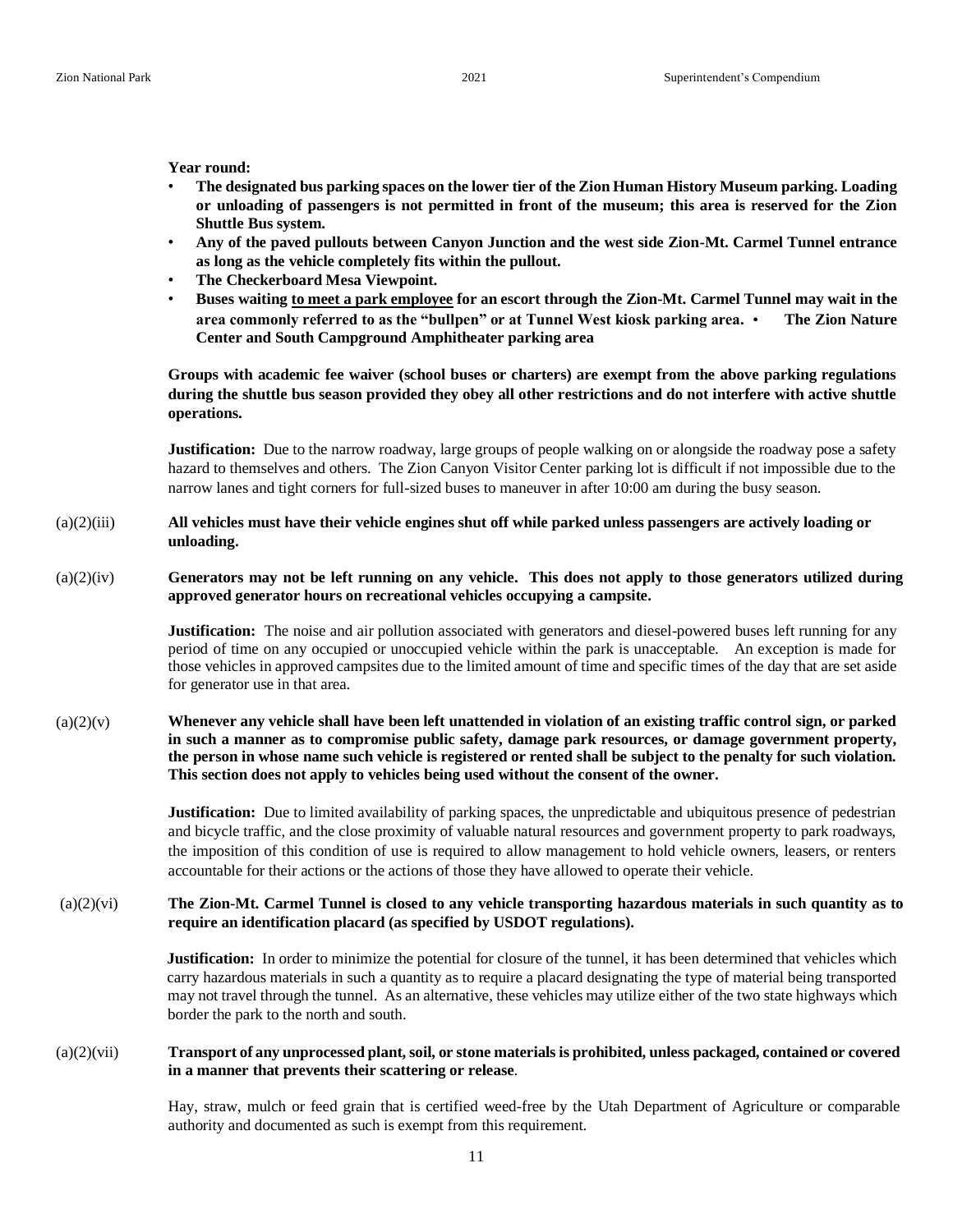**Justification:** The spread of invasive, non-native plants is having a serious impact on park ecosystems. These plants can be spread by attaching to vehicles and/or as a propagule transported in hay, feed, soil and stone products. This regulation conforms generally to requirements of the Utah Noxious Weed Act.

(a)(2)(viii) **Pedestrians and bicycle riders (including e-bikes), are prohibited within the Zion-Mt. Carmel Tunnel. Bicycles and pedestrians must be transported through the tunnel by a motor vehicle.**

> **Justification:** To ensure their safety and that of passing traffic, bicyclists and pedestrians must be transported through the 1.1 mile, unlit tunnel in a motor vehicle.

#### (a)(2)(ix) **The Kolob Terrace Road, and the Lava Point Road, within the boundaries of Zion National Park, can be closed to all vehicles, except snowmobiles, when it is determined by the Superintendent that road conditions due to snow are either unsafe or susceptible to unwarranted damage due to vehicular traffic.**

Snowmobile travel as regulated by §7.10 is allowed.

This closure will be accomplished with gates, signing, and press notification. Snowmobile use during this time will be restricted to established unplowed roadways only. Snowmobiles are defined as vehicles specifically manufactured and designed for over snow travel through the use of a track.

**Justification:** In the past, wheeled vehicles and snowmobiles have traveled the same sections of snow-covered roadway. The mixed-traffic use resulted in hazardous conditions where wheeled vehicles had broken through the snow, causing damage to the underlying roadway and snowmobiling surface. The National Park Service will close the road to vehicles, except snowmobiles, to eliminate the hazard, road damage, and to lessen conflict between snowmobiles and motor vehicles.

Executive Order 11644 (2/8/72) and Order 11989 (5/24/79) direct that units of the NPS are closed to snowmobile use unless specifically opened in a given area and only allowed where it will not adversely affect the natural, aesthetic, or scenic values of the parks. The above does allow for the required access to private lands.

(a)(2)(x) **Any use of any off-highway vehicle (OHV), all-terrain vehicle (ATV), utility vehicles (UTVs) or other motorized conveyance manufactured for recreational non-highway, off-road, or all-terrain travel regardless of registration status (all-terrain type I or type II "street legal" vehicles, as defined by Utah State Code Annotated 41-22-2 or 41-6a-102) is prohibited within Zion National Park.** 

> **Under NPS management policies, (8.2.3.1), on-duty NPS employees may use OHVs or UTVs on a case by case basis as part of their official work duties when the use of an OHV or UTV with specific advantages is essential to promoting efficiency for a project, promoting employee safety, and supporting parkwide sustainability goals. Under this allowance, staff will predominately use administrative roads within Zion that are closed to the public and avoid public roads within Zion whenever possible. Only street legal OHVs may be used by park staff and all requirements (licensed driver, safety belts, required equipment)must be met.**

> **Justification:** The recreational and general use of off-highway vehicles such as OHVs, ATVs UTVs, and other motorized conveyances manufactured for recreational non-highway, off-road, or all-terrain travel poses a significant risk to park resources and conflicts with other park visitors and wildlife. These risks and conflicts cannot be appropriately mitigated, or be sustained without causing unacceptable impacts. The use of such vehicles is, therefore, not consistent with the protection of the parks and monuments. Use by on-duty Zion employees will be limited to instances when other alternatives to a OHV/UTV are not available and the use of the OHV/UTV is essential to the project's efficiency or employee safety such as hauling large amounts of heavy materials over rough terrain.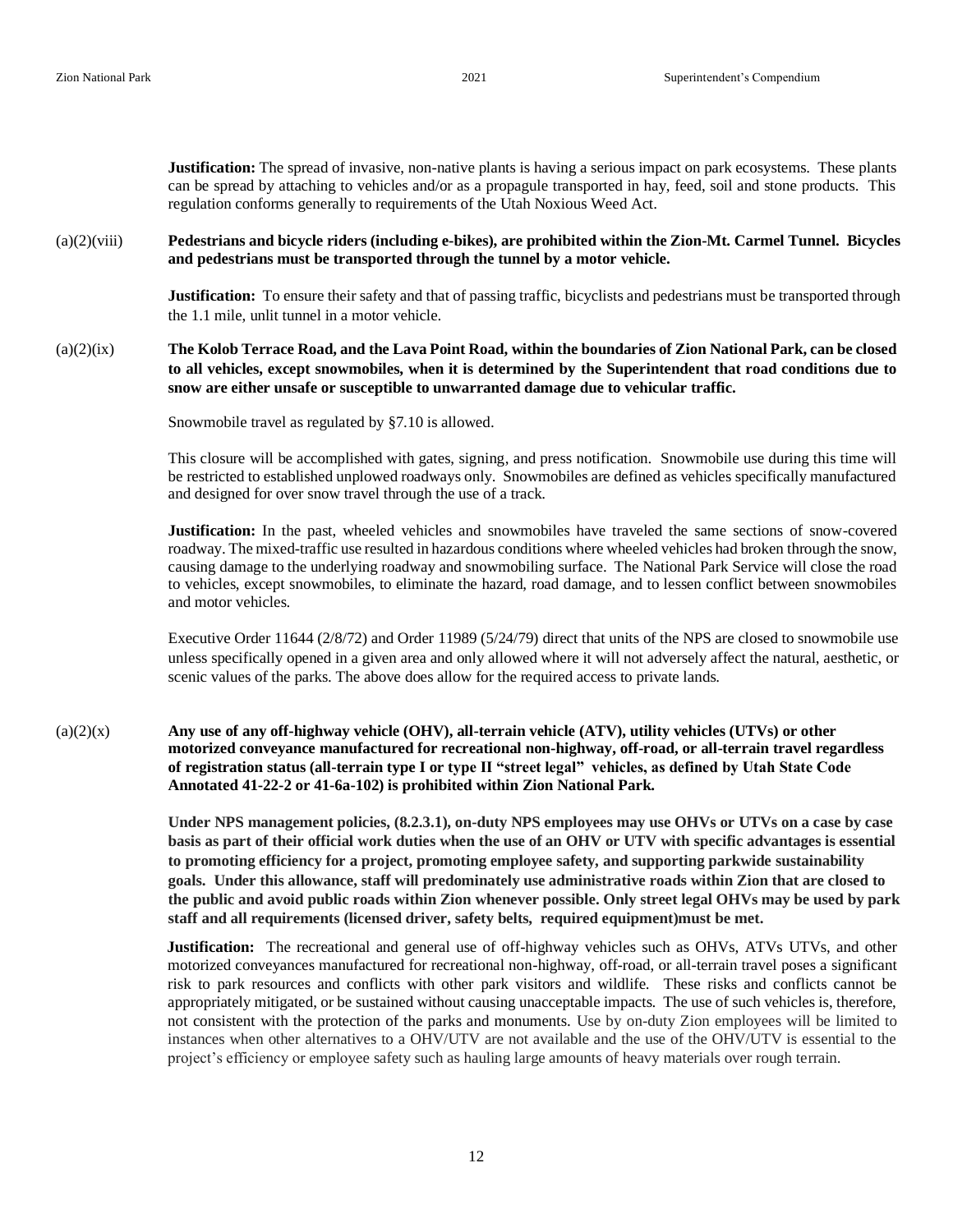(a)(2)(xi) **The Pa'rus Trail is open to use by bicycles (solely powered by human as defined by 36 CFR) and class 1 e-bikes (see section 4.30). Portions of the Pa'rus Trail are generally accessible to wheelchairs and other means of mobile conveyance for those that require assistance. It is closed to all other vehicles and forms of conveyance both motorized and non-motorized except for those authorized under § 2.20 and to the use of motorized carts, wheelchairs or Segways for recreational purposes.** 

> **The first quarter mile of the Riverside Walk Trail is generally accessible to motorized and non-motorized wheelchairs.**

**All trails in Zion, with the exception of those identified, are closed to all other vehicles and forms of conveyance that do not serve to assist those with an accessibility need.** 

**Justification:** These provisions protect the park's natural, scenic, and aesthetic values, while contributing to minimal disturbance to wildlife or park resources. Additionally, due to the narrow width of the trails, safety considerations preclude the use of any vehicles other than those identified above. Motorized and non-motorized wheelchairs are not recommended beyond the first quarter mile of the Riverside Walk Trail. Motorized and non-motorized wheelchairs are not recommended for use on all other trails in Zion due to trail character and conditions.

#### (a)(2)(xii) **The portion of the Petroglyph Canyon drainage north of the main park road is limited to groups of 12 persons or less.**

**Justification:** Due to the limited size of the areas from which to view the petroglyph panels, group size limits are needed. Sandy soils in this area also cannot support high visitor traffic.

(a)(2)(xiii) **Group size in the Zion Wilderness (including the area of the park within Kane County which has been recommended to Congress for wilderness designation), shall not exceed 12 people sharing the same affiliation (school, church, club, scout group, family, friends, etc., or combination thereof) in the same drainage or on the same trail on the same day. The group size limit for the Narrows north of the Orderville junction, Left Fork, Orderville, Pine Creek, and Keyhole Canyons is also 12. The group size limit for all other canyoneering routes in the Zion Wilderness is 6. Canyoneering is defined as any hike within any canyon which normally involves the use of rope, webbing, or other device for descent or ascent.**

This applies to people traveling or camping together, and it applies to day use as well as overnight use.

Groups larger than 12, sharing the same affiliation, may divide into groups smaller than 12, provided they do not occupy the same drainage or the same route on the same day.

**Justification:** Group size limits were determined through Zion National Park's 2001 General Management Plan and 2007 Backcountry Management Plan. (In 2009 the backcountry of Zion was declared Wilderness and the area formerly known as backcountry is now referred to as wilderness). Larger groups have been shown to create unacceptable resource impacts as well as noise impacts that adversely affect the experience of other visitors when traveling through the wilderness of Zion National Park. It has been demonstrated that large groups traveling and/or camping in the same drainage or on the same route routinely divide into smaller groups only to reassemble at some point along the trail.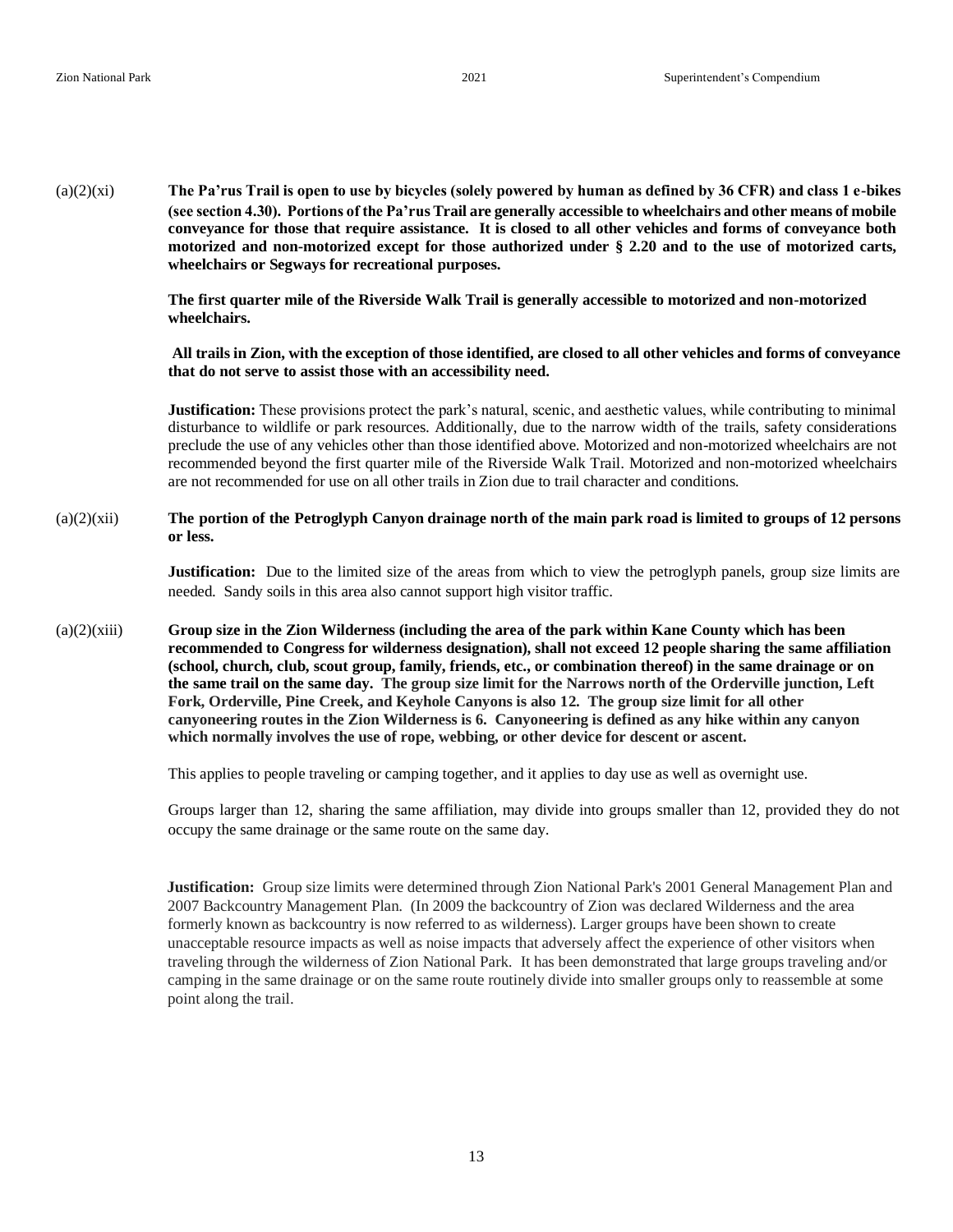(a)(2)(xiv) **The portion of the North Fork of the Virgin River and any tributaries within Zion National Park above Big Spring is closed to hiking when the river is flowing in excess of 120 cfs.**

> **The portion of the North Fork of the Virgin River and all tributaries that enter the Narrows below Big Springs within Zion National Park between the end of Riverside Walk and Big Spring is closed to hiking when the river is flowing in excess of 150 cfs.**

> **The entire Kolob Canyon drainage is closed when the North Fork of the Virgin River is flowing in excess of 120 cfs; the individual sections of Kolob Canyon listed below are closed when the Washington County Water Conservancy District's official stated release to Zion National Park from Kolob Dam exceeds the corresponding limit:**

- **Kolob Reservoir to Oak Creek: 5 cfs**
- **Oak Creek to MIA Route: 10 cfs**
- **MIA route to North Fork: 15 cfs**
- (a)(2)(xv) **All Canyons within the park are closed to hiking and permits will not be issued for any canyon hike in the park once any flood warning product has been issued by the National Weather Service. During this period, the portion of the North Fork of the Virgin River within Zion National Park beyond the end of Riverside Walk is also closed to all entry. Permits will not be issued until 2 hours after the flood warning has been lifted or the CFS level has dropped below closure limits, whichever is later. During spring runoff/snowmelt, the CFS level must remain below closure limits for 24 hours. If it is unclear whether an event is due to flash flood or spring runoff/snowmelt, the spring runoff/snowmelt regulation is applied.**

Flow rates for the North Fork of the Virgin River will be determined using the USGS gage 09405500 (North Fork Virgin River near Springdale).

During spring runoff, the flow rate will be determined to be the maximum flow recorded during the preceding 24-hour period. During periods other than spring runoff, the flow rate will be determined using current readings.

**Justification**: The limits are based on staff experience as well as the 1997 "Streamflow effects on Hiking in Zion National Park,

Utah" completed by Shelby, Whittaker, and Hansen. Average visitors cannot safely travel the length of the Zion Narrows when flow rates are in excess of 120 cfs. Average visitors can not travel through the section of the North Fork of the Virgin River below Big Springs at flows in excess of 150 cfs.

When the Washington County Water District releases water from the Kolob Reservoir, potentially deadly conditions can be created in Kolob Canyon. Experience has shown that there are upper limits for safe hiking for the average hiker through this area.

The National Weather Service recommends that the canyons remain closed until two hours after a flash flood warning has been lifted to ensure that floods have the opportunity to travel the length of drainage. The recommendation was provided in the fall of 2012 and allowed the removal of the previous eight hour lag time.

(a)(2)(xvi) **Permits for through hikes of the Left Fork of North Creek ("the Subway") will not be issued when the measured snow water equivalent (SWE) at the Kolob Snow Telemetry (Snotel) station exceeds 35 inches. The closure will begin April 16th and remain in place until the SWE at the Snotel station drops below 10 inches. A through hike is defined as any hike that originates upstream of the Subway's Keyhole waterfall. The Zion NP Chief Ranger may modify the closure date or the opening date based on conditions observed by NPS employees, regardless of the snotel SWE level** 

> **Justification:** During the spring of 2011, multiple canyoneering parties had significant difficulties trying to negotiate the Left Fork route during high water due to snow melt. Similar issues occurred during the spring of 2005, another high water year. The increase in flows due to snow melt does not generally cause difficulty for the average Left Fork canyoneer in an average snow year. This rule is intended to address only the predictable condition where high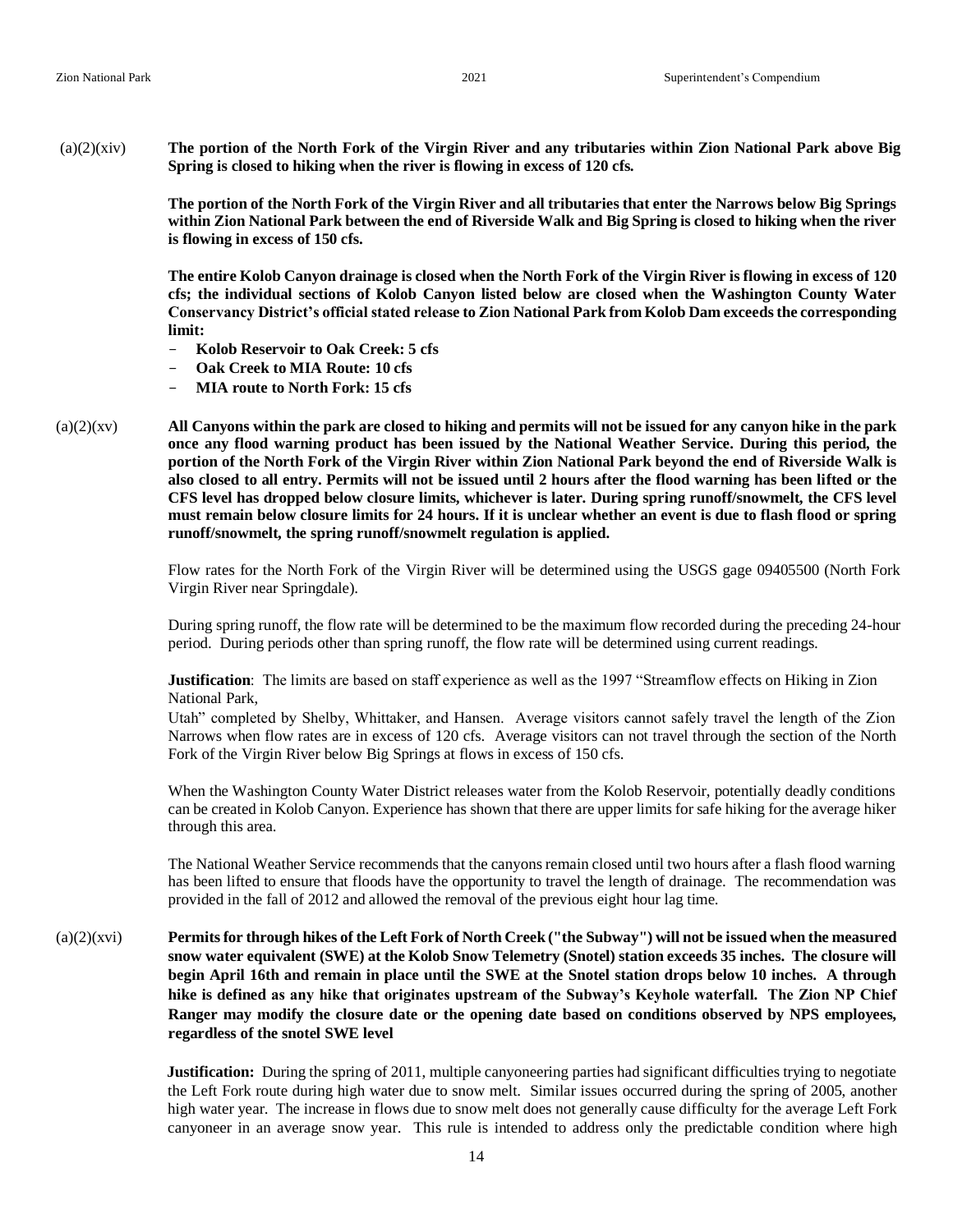streamflow will introduce difficulties well beyond those expected by most hikers of the "Subway," and does not address other hazards inherent in this hike.

There is no river gauge to measure flow along the Left Fork of North Creek. The Kolob snotel snow survey station is the closest snow survey station to the Left Fork drainage and provides the only real time measure of potential flow through the drainage. It is located 14.5 miles north, northeast and 700 feet in elevation higher than the headwaters of the Left Fork. The peak snow water equivalent (SWE) at the station in 2011 was 43.10 inches and it occurred from April 11th through 13th. The peak (SWE) in 2005 was 54.80 and occurred on April 15th. Canyoneers had some difficulty but no major issues during the spring of 2010 when the maximum snow water equivalent topped out at 32.10 on April 14th. 35 inches of SWE has been measured at the Kolob snotel station seven times between 1980 and 2011, and the level is 150% of the average snow pack at the station. During those years, the mean peak date was April 16th and the mean date when the SWE dropped below 10 inches was June 10th. During the spring of 2010, rangers hiked through the Left Fork when the SWE was 9 inches and they found water levels to be near normal.

It is imperative that visitors and employees recognize that there is not an exact correlation between the snow pack at the Kolob snotel site and the water flows in the Left Fork, and that daily weather patterns will have a significant influence on actual flows. This regulation is intended to improve visitor's safety, but it does not guarantee safe water flows in the Left Fork. Visitor's safety is their responsibility. All visitors entering the Left Fork must evaluate their skill levels against the flows that they experience and they must be ready to leave the canyon prior to negotiating the first obstacle if they experience high flows.

#### (a)(2)(xvii) **Domesticated Caprinae (sheep and goats) are prohibited from entering the Park, not withstanding 36 CFR definition of a pet (a dog, cat or any animal that has been domesticated).**

**Justification:** Consistent with protection of natural resources, domesticated Caprinae subfamily carry and can spread disease to the Park's desert bighorn sheep. Restraining pets that are in the Caprinae subfamily will not provide sufficient separation because desert bighorn sheep frequent areas where pets are permitted (roads, parking lots, Pa'rus trail, etc.).

(a)(2)(xviii) **Regardless of vaccination status or local community transmission levels, all individuals over the age of two must wear masks, except when actively eating or drinking, in all common areas and shared workspaces in federally owned buildings administered by the National Park Service and in office space leased by the National Park Service.**

> **Federally owned buildings administered by the National Park Service' include, but are not limited to, visitor centers, administrative offices, maintenance facilities, and shared government quarters; buildings assigned to concessioners or other park partners; and buildings leased for commercial purposes to individuals or entities other than the National Park Service.**

> **All individuals over the age of two, regardless of vaccination status or local community transmission levels, must wear masks in the following outdoor areas when others are present, except when actively eating or drinking, where the superintendent has determined that physical distancing (staying at least six feet apart) cannot reasonably be maintained:**

- Shuttle queue lines
- Shuttle buses
- **•** Commercial passenger vehicles
- Lodge tram
- Lodge plaza
- All open-air pavilions where six feet distancing cannot be maintained
- **•** The Visitor Center plaza
- Kolob Canyons Contact Station plaza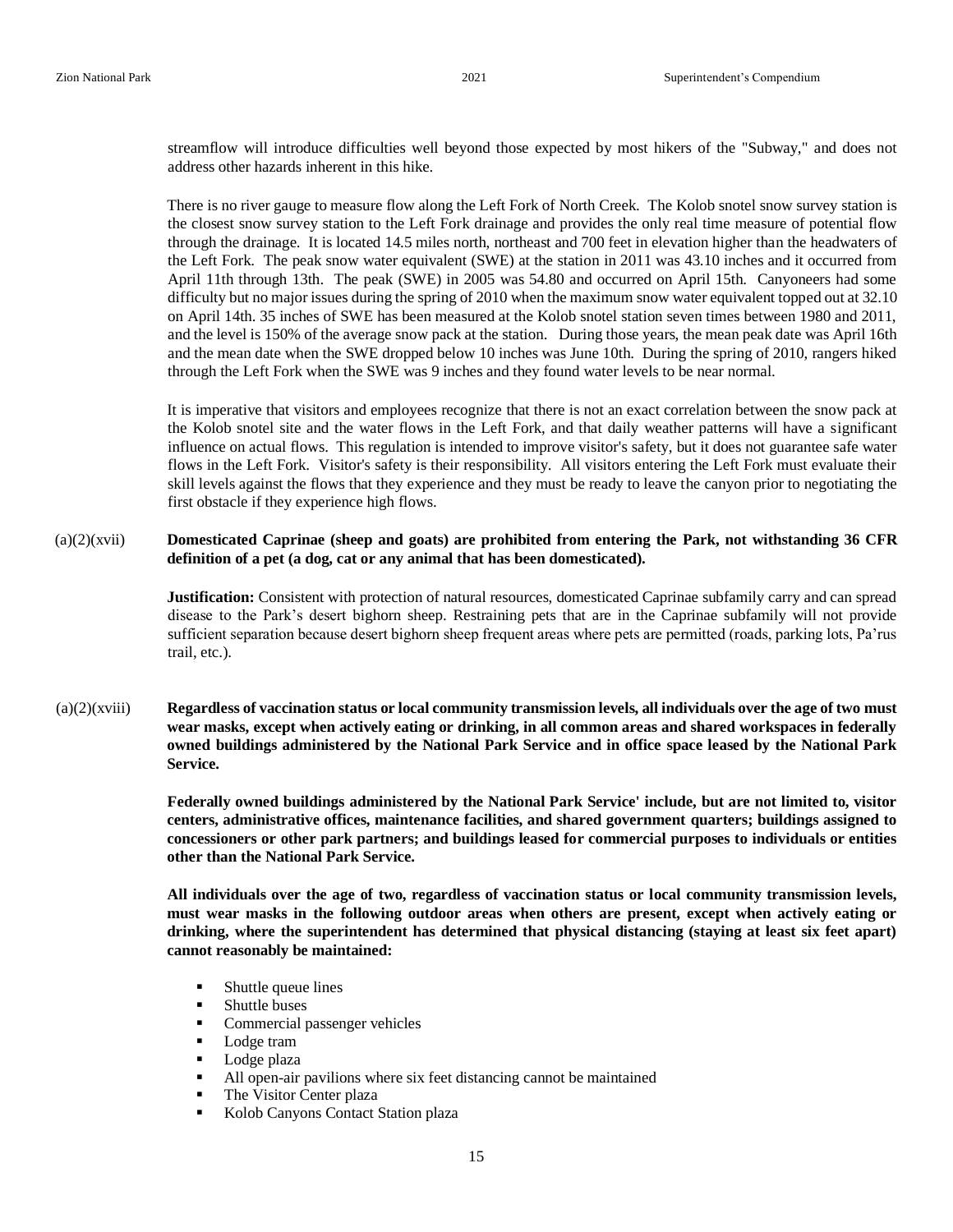- Interpretive talks, tours and artisan demonstrations
- All public restrooms
- Amphitheater
- Campground common areas (not individual sites)
- **■** Masks required on trails and at overlooks when six feet distancing cannot be maintained between respective parties

**Masks must cover the nose and mouth and fit snugly around the nose and chin with no large gaps around the sides of the face. Masks not designed to be protective, masks with ventilation valves, and face shields do not meet the requirement.**

**Regardless of vaccination status, all individuals must comply with all orders regarding masks issued by the Centers for Disease Control and Prevention (CDC).**

**CDC prevention measures continue to apply to all travelers on public transit, regardless of vaccination status. Masks remain required on all forms of public transit that operate within parks, including busses, trains, and boats/ferries, and in transportation hubs.**

**Justification:** By relying on the best available data and science-based public health measures in order to protect the health and safety of NPS employees, volunteers, partners, contractors, and park visitors from COVID-19 and the ongoing pandemic, the requirement to wear a mask applies to the identified individuals and locations. Section 361 of the Public Health Service Act (42 USC 264, 70.2, 71.31(b), 71.32(b)) requires that persons must wear masks over the mouth and nose when traveling on conveyances into and within the United States. This includes the Zion Shuttle and the ability to physically distance on this means of conveyance does not apply as an exception to the mask requirement per the law cited. CDC guidance suggests that masks should not be worn by children under the age of two years old, individuals with pre-existing health conditions or a disability that makes wearing a mask difficult, or persons for whom wearing a mask would create a risk to workplace health, safety, or job duty as determined by the relevant workplace safety guidelines or federal regulations.

#### $(a)(2)(\dot{x}ix)$  Filming: The following types of filming activities may occur in areas open to the public without a permit and **without advance notice to the NPS:**

Outdoor filming activities [outside of areas managed as wilderness] involving five persons or less and equipment that will be carried at all times, except for small tripods used to hold cameras.

The organizer of any other type of filming activity must provide written notice to the Superintendent at least 10 days prior to the start of the proposed activity. The Superintendent may require the organizer to apply for and obtain a permit if necessary to:

- o maintain public health and safety;
- o protect environmental or scenic values;
- o protect natural or cultural resources;
- o allow for equitable allocation and use of facilities; or
- o avoid conflict among visitor use activities.

If the Superintendent determines that the terms and conditions of a permit could not mitigate the concerns identified above in an acceptable manner, the Superintendent may deny a filming request without issuing a permit. The Superintendent will provide the basis for denial in writing upon request.

The NPS will consider requests and process permit applications in a timely manner. Processing times will vary depending on the complexity of the proposed activity. If the organizer provides the required 10 day advance notice to the NPS and has not received a written response from the NPS that a permit is required prior to the first day of production, the proposed filming activities may occur without a permit.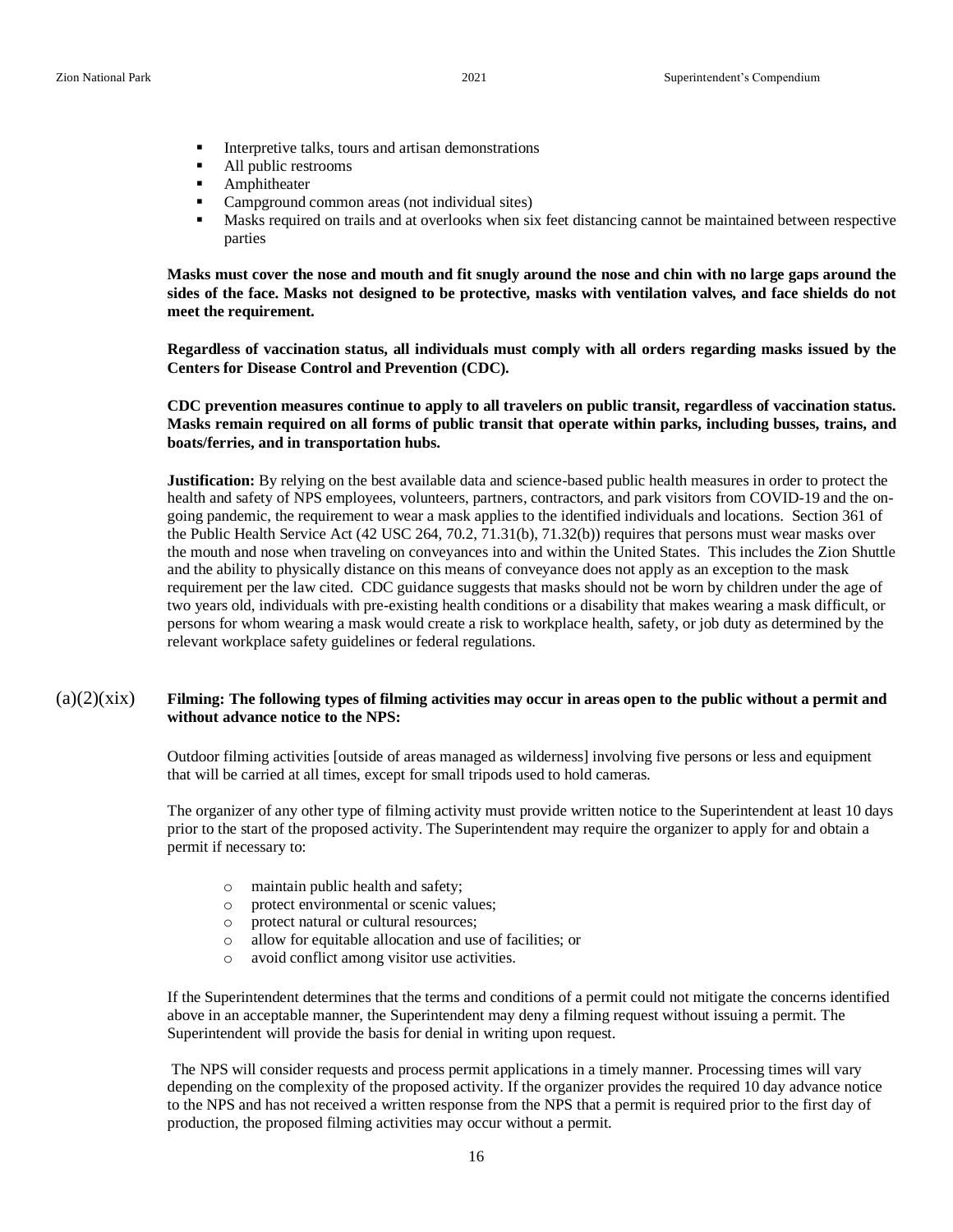The following are prohibited:

- 1. Engaging in a filming activity without providing advance notice to the Superintendent when required.
- 2. Engaging in a filming activity without a permit if the activity takes place in areas managed as
- wilderness or if the Superintendent has notified the organizer in writing that a permit is required.
- 3. Violating a term and condition of a permit issued under this action.

Violating a term or condition of a permit issued under this action may also result in the suspension and revocation of the permit by the Superintendent.

Filming in Wilderness:

- In order to help preserve wilderness character, the Superintendent must require a permit for all filming activities in wilderness areas other than casual filming by visitors, no matter the group size or equipment used.
- Before issuing a permit to film in wilderness, the Superintendent will work with the permittee to identify substitute filming locations outside of wilderness and may not issue a permit if there are suitable filming locations outside of wilderness.
- If a permit is issued, the terms and conditions must prohibit the use of structures, installations, motor vehicles, mechanical transport, motorized equipment, motorboats or landing of aircraft. The permit should contain other terms and conditions necessary to limit impacts to the qualities of wilderness character and the wilderness experience of other visitors, including potentially limiting crew size and equipment, sets, and props.

**Justification:** The requirements set forth in this provision on managing filming are the result of the United States District Court for the District of Columbia ruling in favor of Gordon Price, in Price v. Barr. In its decision, the court acknowledged that the NPS has a substantial government interest in protecting park resources, but determined that the permit requirement was not related closely enough to achieving this interest. The court objected to the fact that all commercial filming activities must obtain a permit no matter the potential for resource impacts. According to the court, this was an overly broad burden on First Amendment speech. The court suggested that a permit requirement more closely tailored to the threat posed by highimpact filming may be acceptable. The court also held that the NPS did not have a sufficient interest to support charging location fees for commercial filming. The court issued a permanent injunction preventing the NPS from implementing and enforcing the permit and fee requirements for commercial filming. The injunction does not extend to any provisions in the statute or regulations related to still photography, nor does it expressly extend to the cost recovery authority for commercial filming.

All activities in park areas – including filming even if a permit is not required – must comply with all visitor use regulations in 36 C.F.R., including but not limited to those prohibiting resource damage (36 [C.F.R.](https://gcc02.safelinks.protection.outlook.com/?url=https%3A%2F%2Fwww.ecfr.gov%2Fcgi-bin%2FretrieveECFR%3Fgp%3D%26SID%3D7fb58989d037d22d7ab44ee83e958d86%26mc%3Dtrue%26r%3DSECTION%26n%3Dse36.1.2_11&data=04%7C01%7CDaniel_Fagergren%40nps.gov%7C344b3e98a6064828d41b08d8d768afc8%7C0693b5ba4b184d7b9341f32f400a5494%7C0%7C0%7C637496191916019545%7CUnknown%7CTWFpbGZsb3d8eyJWIjoiMC4wLjAwMDAiLCJQIjoiV2luMzIiLCJBTiI6Ik1haWwiLCJXVCI6Mn0%3D%7C1000&sdata=EHv35HdqFt3jTk87bgQbpXTJSJAhOUaHkJCgjhaDvTg%3D&reserved=0) § 2.1), protecting wildlife (36 [C.F.R.](https://gcc02.safelinks.protection.outlook.com/?url=https%3A%2F%2Fwww.ecfr.gov%2Fcgi-bin%2Ftext-idx%3FSID%3Db3ecd73bf1700134a8f6fde8f4ec9dc3%26mc%3Dtrue%26node%3Dse36.1.2_12%26rgn%3Ddiv8&data=04%7C01%7CDaniel_Fagergren%40nps.gov%7C344b3e98a6064828d41b08d8d768afc8%7C0693b5ba4b184d7b9341f32f400a5494%7C0%7C0%7C637496191916019545%7CUnknown%7CTWFpbGZsb3d8eyJWIjoiMC4wLjAwMDAiLCJQIjoiV2luMzIiLCJBTiI6Ik1haWwiLCJXVCI6Mn0%3D%7C1000&sdata=Khmv8qjFs%2F%2BNL27%2Fk361d0JBb6NiJQNO12bfg%2BTQsuA%3D&reserved=0) § 2.2) or mitigating audio disturbances (36 [C.F.R.](https://gcc02.safelinks.protection.outlook.com/?url=https%3A%2F%2Fwww.ecfr.gov%2Fcgi-bin%2Ftext-idx%3FSID%3D097f78a2b8f22e7083fd7e16bc71efeb%26mc%3Dtrue%26node%3Dse36.1.2_112%26rgn%3Ddiv8&data=04%7C01%7CDaniel_Fagergren%40nps.gov%7C344b3e98a6064828d41b08d8d768afc8%7C0693b5ba4b184d7b9341f32f400a5494%7C0%7C0%7C637496191916029502%7CUnknown%7CTWFpbGZsb3d8eyJWIjoiMC4wLjAwMDAiLCJQIjoiV2luMzIiLCJBTiI6Ik1haWwiLCJXVCI6Mn0%3D%7C1000&sdata=1tV8kTPiykMQqtXM5yJ2j4WLs4EsY9HRqMU8z%2FK2H%2Bw%3D&reserved=0) § 2.12), and any restrictions on visitor use in the park's compendium, such as restrictions on the use of unmanned aircraft systems (i.e., drones). Filming of any kind may not occur in closed areas without written authorization. Filming activities may not violate applicable laws, such as the Endangered Species Act, the Archeological Resources Protection Act, or the Wilderness Act. All filming must comply with laws protecting the NPS's intellectual property, such as laws and regulations governing the use of the NPS Arrowhead and images of NPS employees.

#### **§1.6 Activities Requiring a Permit**

(f) The following activities, enumerated by individual sections, are a compilation of those activities which require a permit issued by the wilderness permits office or other administrative personnel, subject to cost recovery charges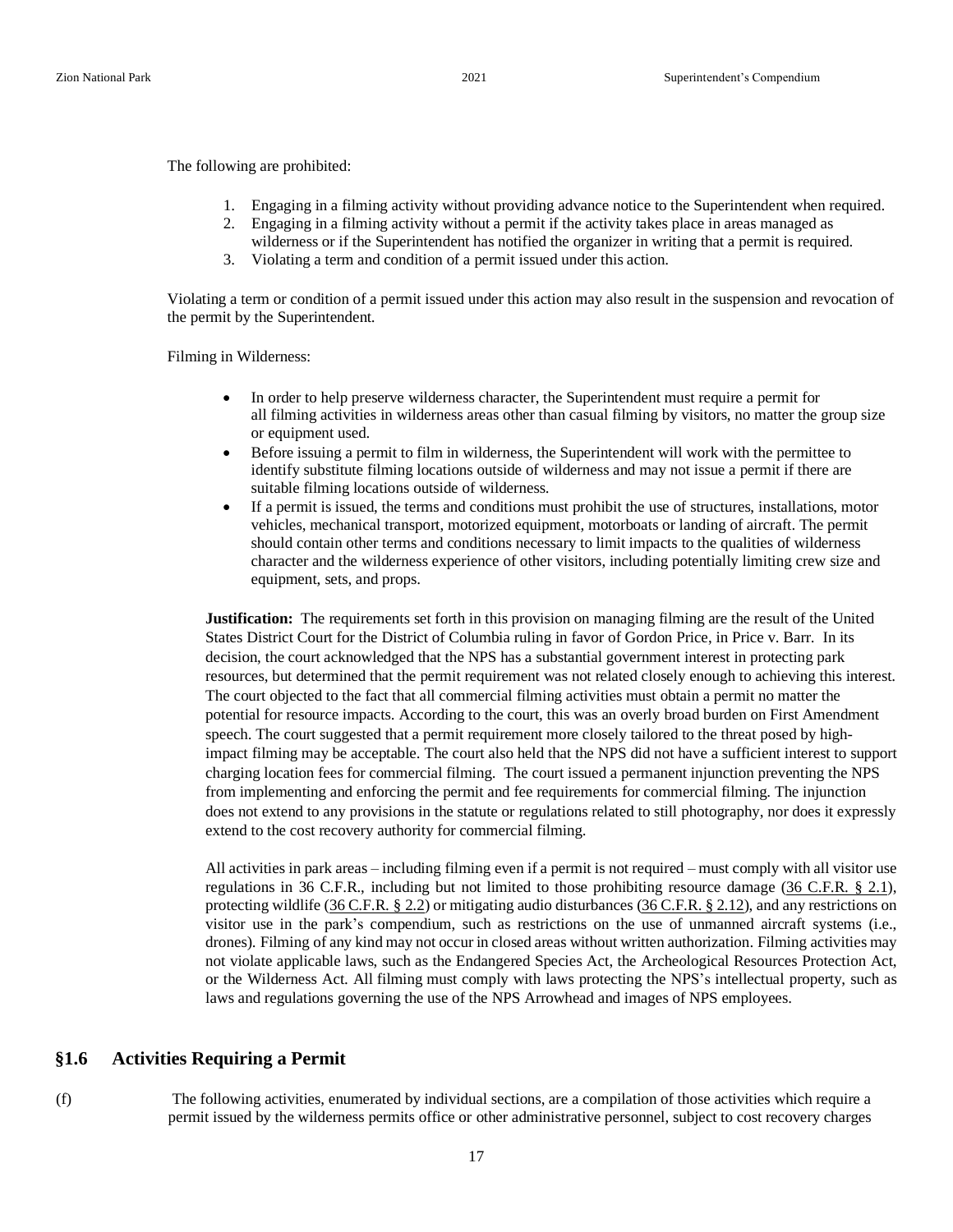and/or additional requirements as applicable. See listed section for specific terms and conditions associated with the specified activity

#### **§1.5(d)** The following activities related to Public Use Limits and required Permits

**Narrow Canyon Day Hike Travel that requires a permit** 

- **Any through day hike of any tributary of the North Fork of the Virgin River, regardless of direction of travel.**
- **Any hike along any portion of the Subway route from the Northgate Peaks Trail to the Left Fork Trailhead, regardless of direction of travel, to include all portions of the Left Fork of North Creek drainage between Russell Gulch and the Left Fork Trailhead exit trail.**
- **Any activity within any canyon in the park which normally involves the use of rope, webbing, or other device for descent or ascent including but not limited to canyoneering, ice climbing, and rock climbing.**
- **All travel above Big Spring in the North Fork of the Virgin River and direction of travel must be downstream.**

**Justification:** Due to the unique and often-times pristine quality of Zion's narrow canyons, resource impacts must be carefully monitored and managed. Permits provide a means to assess the amount of use a particular canyon is receiving and manage visitor use in specific canyons. Permits are an effective management tool to achieve the desired conditions outlined in the Wilderness Management plan. A permit allows a group to travel through the canyon one time. An additional permit is required for an additional trip.

#### **A permit is required for any wilderness activity that has a planned duration in excess of 24 hours.**

**Justification:** Activities occurring in the wilderness that have a planned duration in excess of 24 hours (e.g. marathon hikes or climbs not involving "camping") in Zion wilderness may negatively impact the wilderness characteristics of solitude and untrammeled character and impact wildlife behavior when animals are exposed to conditions of additional and extended human activity not normally encountered in a wilderness setting.

#### **Watercraft use in all watercourses in the park, to include the Virgin River, requires a permit and must meet the following conditions:**

- **The types of watercraft permitted must be specifically designed and manufactured for whitewater use.**
- **Operators must be equipped with USCG-approved personal flotation devices (PFDs).**

CFS limitations: The above watercraft will be allowed by permit only on the North Fork of the Virgin River during periods of the year when the flow in the river exceeds 150 cubic feet per second (cfs) at USGS stream gage 09405500 (North Fork Virgin River near Springdale).

Permits will not be issued for trips north of the Temple of Sinawava when the flow in the river exceeds 600 cfs.

For trips involving any area north of the Temple of Sinawava, the level will be determined by the minimum or maximum flow for the 24 hours preceding the request for the permit. For trips involving any area south of the Temple of Sinawava, the flow will be based on a current reading. Recreational inflatable tubes are not allowed on any watercourses within the park boundaries.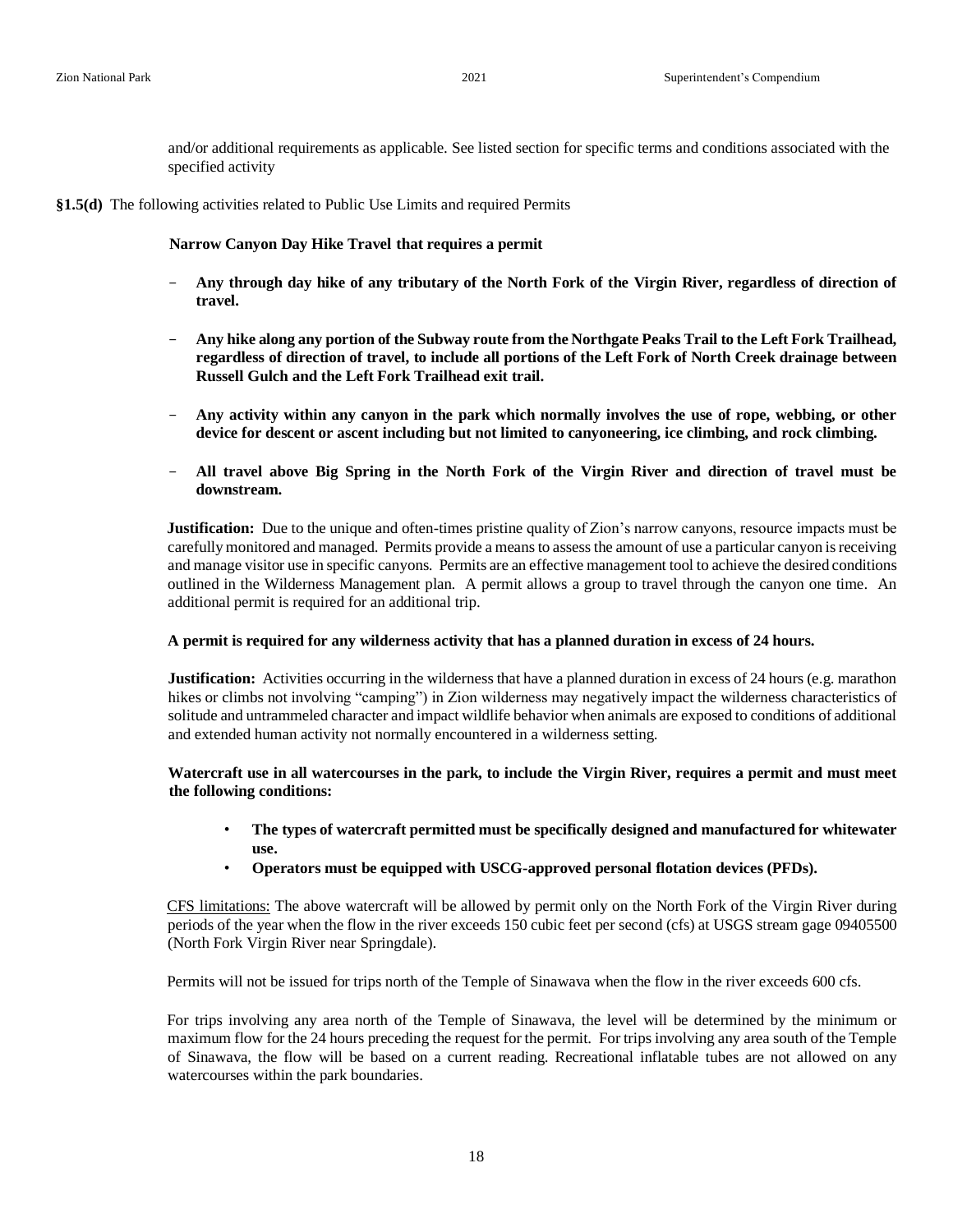**Justification:** While the use of watercraft is generally not considered appropriate, it is recognized that during certain times of the year and under certain conditions, runoff through the North Fork of the Virgin River makes floating this stretch of water a unique, challenging, and rewarding recreational experience.

During the busier visitation months, conflicts with other park users have indicated that watercraft use is not in keeping with the unique and spiritually refreshing qualities afforded by a quiet desert stream such as the North Fork of the Virgin River.

Rescue resources are limited to non-existent for areas north of the Temple of Sinawava at flows in excess of 600 cfs due to the extreme difficulty of the trip.

The Virgin spinedace spawning season is approximately from mid-March to July 1<sup>st</sup>. Water levels during significant runoff events in late spring would be high enough that spinedace would not likely be affected by the type of watercraft mentioned above.

**Convoy permits for restricted use on Zion-Mt. Carmel Road: See Section 1.5 §**(a)(2)(i) of this Compendium

See the appropriate section for terms associated with each activity.

| \$2.10(a)   | Overnight wall climbers ("camping" on the cliff face)                                       |  |  |
|-------------|---------------------------------------------------------------------------------------------|--|--|
| §2.50       | Special Events - Special Use Permits (Events, Races, Weddings etc.),                        |  |  |
| §2.51       | First Amendment Activities such as public assemblies, meetings, gatherings, demonstrations, |  |  |
|             | parades and public expressions of views                                                     |  |  |
| §2.52       | Sale and distribution of printed material                                                   |  |  |
| §2.62(b)    | <b>Memorialization (Scattering of Ashes)</b>                                                |  |  |
| § 5.3       | <b>Commercial Use Authorizations</b>                                                        |  |  |
| § 5.5       | <b>Commercial filming permits</b>                                                           |  |  |
| <b>§5.6</b> | <b>Commercial Vehicles (travel through park) See Section 1.5 for use limitations</b>        |  |  |

#### **General Regulations**

#### **§2.1 Preservation of Natural, Cultural and Archeological Resources**

(a) **The gathering, possession and consumption of all wild fruits, berries and nuts or domestic fruit, berries and nuts are limited to quantities which are consumed by a single individual the same day or 1 pound per individual and limited to a total of 5 pounds for groups of 5 or more people.**

> **Justification:** This limited use of these renewable resources will not adversely affect park wildlife, the reproduction of any plant species, or other park resources.

#### **§2.2 Wildlife Protection**

(a)(2) **The feeding of wildlife through bird feeders, baiting or improperly stored food is prohibited in Park housing areas and in any established campsite in any campground, including camp-host sites in concurrence with 36 CFR 2.2(a)(2).** 

> **Justification:** Bird feeders, food items and trash are at high risk of being subject to opportunistic feeding by local animal populations. This activity poses health concerns to the animals over time and has proven to create an aggressive animal population. Park residents are subject to the same regulations as visitors.

#### (d)(i) **The transportation of lawfully taken wildlife over publicly owned park lands is allowed on the Kolob Terrace Road, all roads open for public travel within the Lava Point road network (except within Lava Point**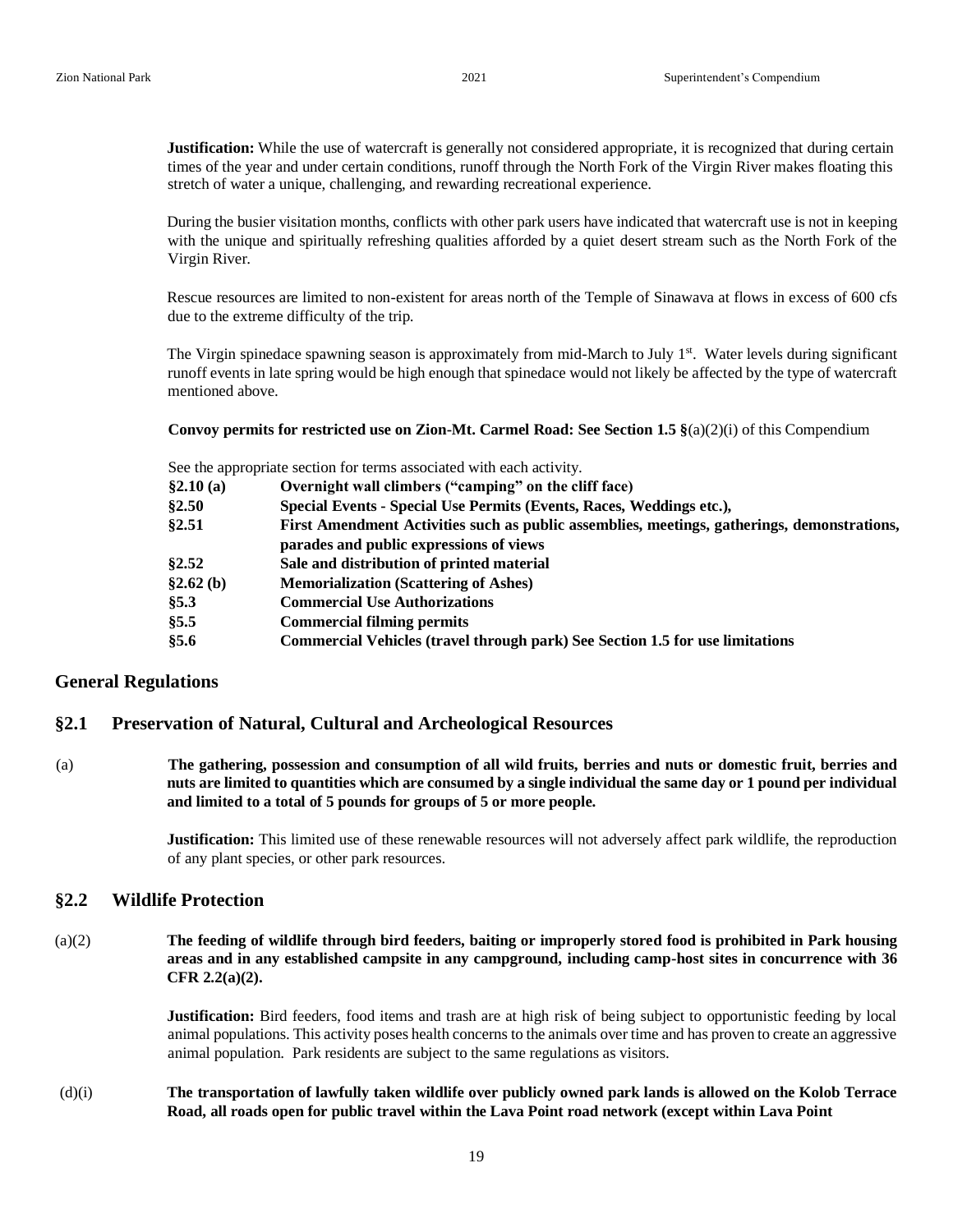#### **Campground), those roads on park lands necessary for egress from private inholdings, the Zion-Mt. Carmel Highway, and the Horse Ranch Mountain Road. Taken wildlife must have a valid state tag attached to the animal in accordance with all applicable state regulations.**

**Justification:** The Superintendent is given the authority under this section to establish conditions and procedures for transporting lawfully taken wildlife through the park. It is the intent of the Superintendent to allow transport of lawfully taken wildlife through only those areas of the park on the direct route of travel between the place where a legal taking of wildlife has occurred and the residence of the individual who has performed that legal taking.

(d)(ii) **A permit is required to track and remove lawfully taken animals that were mortally wounded outside the park boundaries then enter the park. Permits can be issued to hunters in the field and can only be obtained in the event of these described circumstances.**

> **Justification**: There have been multiple instances of hunters legally shooting animals outside the park only to have the animal enter park land. Possessing live or dead wildlife inside the park is illegal even if it was originally shot legally. Hunting licenses in the state of Utah are not valid on areas closed to hunting, therefore possessing an animal in a closed area is also a violation of state law. This permit provides a mechanism to allow hunters to legally retrieve their animals. Extended tracking of wounded animals in the park constitutes hunting and must be evaluated on a case by case basis to determine if a permit should be issued. It is recognized that humanely putting down dying animals is desirable, however, it is possible for wildlife to survive being wounded. Rangers will follow their SOP for determining whether a permit should be authorized and the conditions of the permit.

#### (e) **The park is closed to the use of artificial light for purposes of viewing wildlife.**

**Justification:** Spotlighting may potentially disturb wildlife; this activity is prohibited to minimize this chance of disturbance.

(f) The use of wildlife and/or varmint calls, audio attractants or other artificial or natural means of attracting or disturbing wildlife (including rattling antlers or verbal bugling or howling imitations) are prohibited.

#### **§2.5 (a) Research Collection Permit**

**Permits are applied for through the online Research Permit and Reporting System (RPRS) system and approved by the Chief of Resource Management. Individuals must keep a copy of the signed and approved permit with them and present it upon request.** 

**Justification**: Research is a vital part of the NPS mission and researchers should understand the need for proper accounting and tracking of projects to avoid any conflicts.

## **§2.10 Camping and Food Storage**

#### (a)(1) **A wilderness permit is required for all wilderness camping.**

**Justification:** Due to the unique and often pristine quality of Zion's wilderness, resource impacts must be carefully monitored and managed. Permits provide a means to assess the amount of use a particular area is receiving, as well as providing management with a tool to limit the number of users so that the resource is protected and visitor experience is maintained.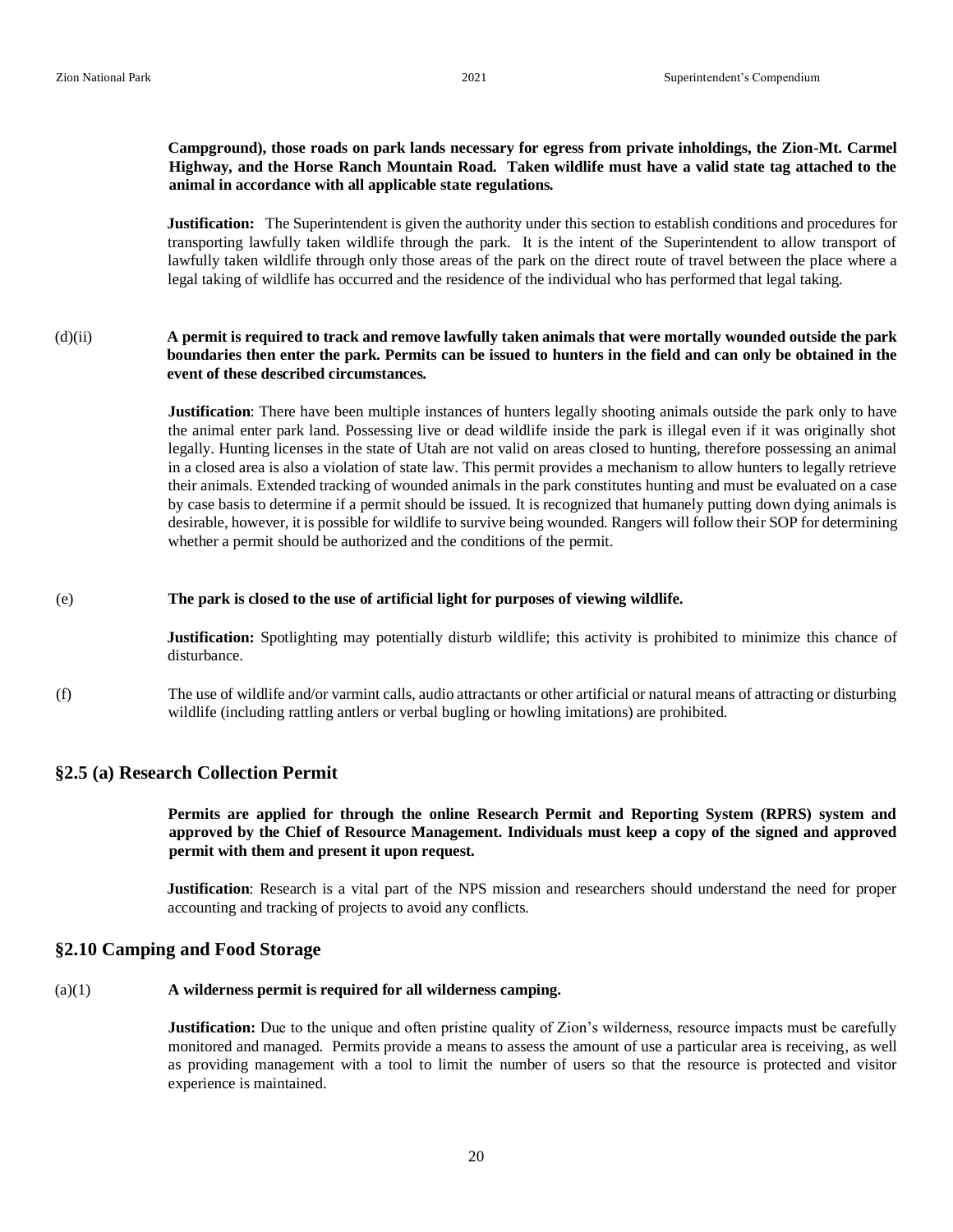#### **Wilderness camping in Zion National Park is limited to those areas outlined in the current edition of the Zion National Park Wilderness Planner. Additional areas where wilderness camping is allowed are:**

- **- Climbing routes. Camping is allowed on cliff faces.**
- **- Heaps and Imlay Canyons.**

The Wilderness Planner map is the primary means for identifying legal camping areas. The format of the map does not allow climbing routes and some canyoneering routes to be identified as available for at-large or dispersed camping.

**Throughout the park's wilderness, no camping is permitted in the following areas:** 

- **within 1 mile of any road (other than climbing routes),**
- **within ¼ mile of a spring,**
- **within ¼ mile of the park boundary,**
- **within sight of trails,**
- **under rock overhangs, or**
- **on private land inholdings.**

**Justification**: In heavily used areas (LaVerkin Creek, Hop Valley, Southwest Desert, West Rim, and Narrows), camping is limited to designated campsites to limit resource damage. In less used areas, locations have been identified as available for dispersed camping.

#### (a)(2) **Checkout time of campsites in developed campgrounds is 11:00 a.m.**

**Justification:** Zion's developed campgrounds fill to capacity on a regular basis and incoming campers are inconvenienced when campsites are still occupied by the previous night's tenants. It is reasonable to expect campers will be able to make all necessary preparations to vacate their campsite by 11:00 a.m.

#### (a)(3) **With the exception of Watchman Campground Loop E and the 4 group sites in South Campgrounds (large group campsites), developed campgrounds are limited to the following:**

- **A maximum occupancy of six persons.**
- **A maximum of three tents. Tents must fit within the developed area of the campsite. A maximum of two vehicles, or four motorcycles, or one RV or camping trailer.**

For purposes of this regulation, a person is considered to be any individual over the age of 24 months and a vehicle is considered to be any car, RV or trailer. Vehicles must be parked completely in the delineated parking area provided at each site. Tents must be placed within 20 feet of the fire ring in sites in South Campground and within the boundaries of constructed tent pads in Watchman Campground. In the Lava Point Campground, tents must be placed within 35 feet of the fire ring. In all campgrounds tents must not be placed on vegetation of any kind. Parties larger than six persons must occupy more than one campsite. Three large tents will not fit within most campsite boundaries.

**Justification:** Placing a limit on site occupancy, number of tents and number of vehicles is necessary to limit the impacts on other campers and park resources. Allowing for more tents at the discretion of the campground supervisor provides those campers who wish to utilize multiple small tents the ability to do so provided they do not cause resource damage in the process.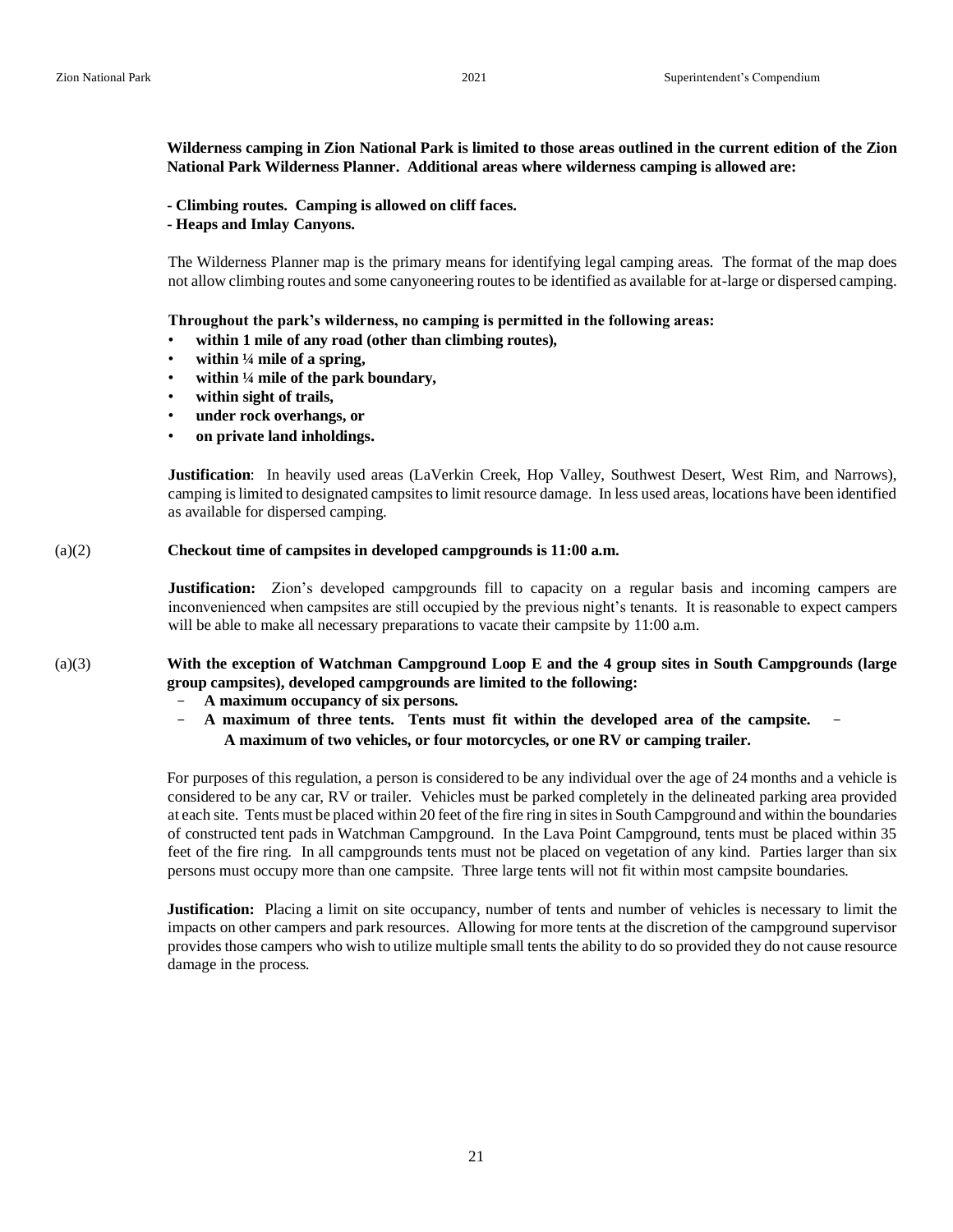#### (a)(4)(i) **The F loop in Watchman Campground is closed to all recreational vehicles. C, D, and E loops are closed to recreational vehicles (truck and trailer) 19 feet and greater, combined.**

A recreational vehicle is defined to include any vehicle, driven or towed, equipped with permanently installed sleeping, cooking, and/or water storage facilities.

**Justification:** Tent camping loops were designated as such to provide campers with a degree of separation from large recreational vehicles. The parking pads in C, D, and E loops do not accommodate vehicles 19' and longer without potential damage to the resource. F loop is designed for walk-in tent camping only.

Many smaller "crossover" type vehicles are on the market and available for rent which meet the definition of a recreational vehicle but in a "family-sized" vehicle. These do not detract from the benefits of a tent-only loop, provided these vehicles do not exceed the size of a standard vehicle. Utility trailers, necessary for the transport of bikes and other camping supplies do not meet the definition of recreational vehicles and are considered to be a second vehicle.

#### (a)(4)(ii) **Watchman Campground B loop sites 18abc and 53 abc are limited to recreational vehicles. Tent camping is not permitted.**

A recreational vehicle is defined to include any vehicle, driven or towed, equipped with permanently installed sleeping, cooking, and/or water storage facilities.

**Justification:** The campsites were not designed to allow for space to erect tents.

#### (a)(4)(iii) **Group camping is only available during the reservation season with a seven-day per stay limit and a cumulative total of 14 days during a calendar year.**

**Group camping in the Watchman designated group camping area (E loop) and the group sites in South Campground is limited to the established maximum number of occupants and maximum number of vehicles established for each specific site.** 

- **E1, 15-30 people, 6 parking spaces**
- **E2, 15-30 people, 6 parking spaces**
- **E3 20-40 people, 8 parking spaces 1 oversize vehicle space**
- **E4 20-40 people, 6 parking spaces**
- **E5 7-15 people,4 parking spaces**
- **E6 20-40 6 parking spaces**
- **E7 20-40 people 7 parking spaces**
- **South Campground A,B,C,D: 7-15 people and 4 cars per site or 2 RVs.**

**Vehicles may be parked only in the designated parking area for the assigned campsite or in the designated overflow parking area.** 

**Justification:** These regulations are necessary to allow for equitable allocation and protection of resources.

#### (a)(5) **The use of electrical generators is prohibited at all times in all loops of Watchman Campground.**

The exception is during power outages when generators may be used during the periods between 8am to 10 am and 6 pm to 8pm. Reservation holders in A  $\&$  B loop with medical conditions necessitating use of a generator during additional hours will be determined on a case by case basis.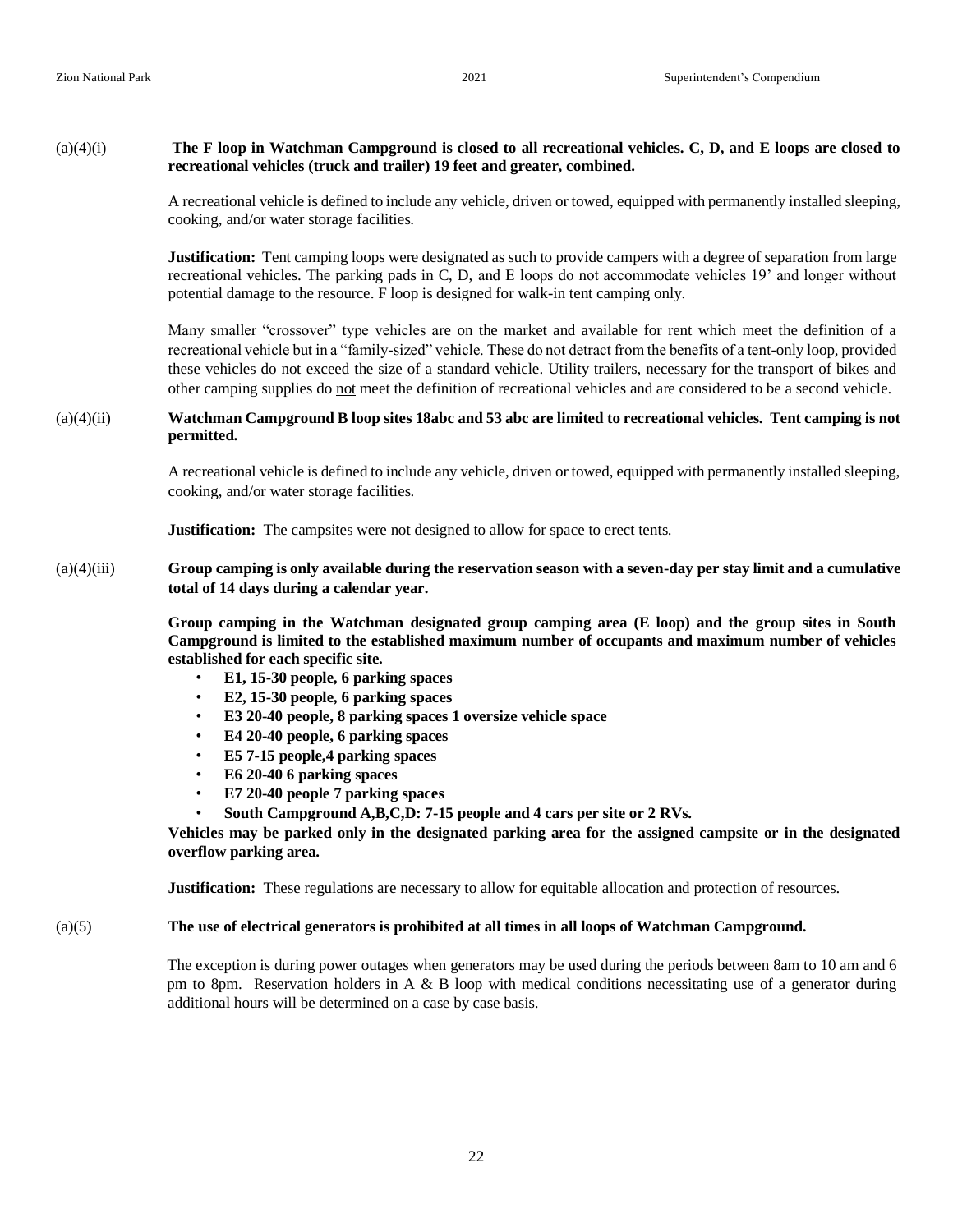#### **The use of electrical generators is prohibited in South Campground and Lava Point campgrounds, except for the periods between 8am to 10am and 6pm to 8pm.**

**Justification:** Watchman Campground has two loops that have electrical hookups for campers. South Campground and Lava Point Campground do not offer electrical hookups and use of electrical generators is permitted on a limited basis. In the interest of protecting natural and aesthetic values associated with camping, the noise associated with electrical generators must be limited.

 $(a)(6)$ **Camping in developed campgrounds (for non-group camping) is limited to a cumulative total of fourteen days for the same party, regardless of reservation name, during March through November. It is limited to thirty days outside of this season for a total of forty-four days a calendar year.**

> **Camping in the wilderness is limited to 14 days per permit, with the exception of a one-night limit in the Virgin River Narrows and in Hop Valley Site A (when used as a horse camp). After camping for 14 days, persons must wait a period of 14 days before camping again within the park's wilderness.**

> **Justification:** In the interest of equitable allocation and use of facilities, certain restrictions are needed on camping activities. Limitations on camping days provide the opportunity for a camping experience to the greatest number of people in heavy use campgrounds and assure the park is not used as a semi-permanent residence beyond the intent in providing the facility.

(a)(7) **Attaching or suspending any item from trees which may cause tree or limb damage is prohibited, as is attaching any item to trees or vegetation with nails, wire or chains. Candles or lanterns are not to be hung from tree limbs by any means. Clotheslines longer than 15 feet or numbering greater than one per campsite are prohibited. "Tree tents" are not permitted due to the number and length of guy lines exceeding the footprint of the campsite. The use of hammocks is considered a camping style and will be permitted, but limited to trees more than 10 inches in diameter with adequate padding and MUST be within the footprint of the campsite to limit resource and infrastructure damage. Nothing can be attached to park structures. No more than two attachments to any single tree. Temporary slacklines will also be permitted under the same conditions as hammocks (padding, tree size) provided they do not create any resource or infrastructure (sprinkler systems/pergola etc.) damage or safety hazard.** 

> **Justification:** Certain items and methods of attachment cause damage to park resources or detract from scenic values and are not consistent with the purpose for which the campgrounds were developed.

(a)(8) **Installation or use of any sports equipment that requires the placing of stakes or other items into the ground or whose use would cause resource damage or creates a public safety hazard is prohibited. Examples of such equipment includes, but is not limited to, horseshoe stakes, volleyball nets, lawn darts, group football games, etc.**

> **Justification:** In the interest of protecting environmental and scenic values and protection of natural resources and aesthetic values associated with the experience of camping in a National Park, restrictions must be placed on the participation in certain sports activities and the use of certain sports equipment which would negatively impact park resources and the visiting public.

(d) **Within all campsites, picnic areas and parking lots, all food products and garbage must be stored inside a vehicle or a secure lockable hard sided container. This does not apply to food that is being transported, consumed, or prepared for consumption. For the purpose of the following food storage restrictions, "food items" shall be defined as food, drinks, toiletries, cosmetics, pet food and bowls, and odoriferous attractants. Garbage (including empty cans, food wrappers, etc.) must be stored or disposed of consistent with these regulations. Coolers, dirty stoves, grills, non-disposable tableware and cookware must be washed, or stored in the same manner as food.**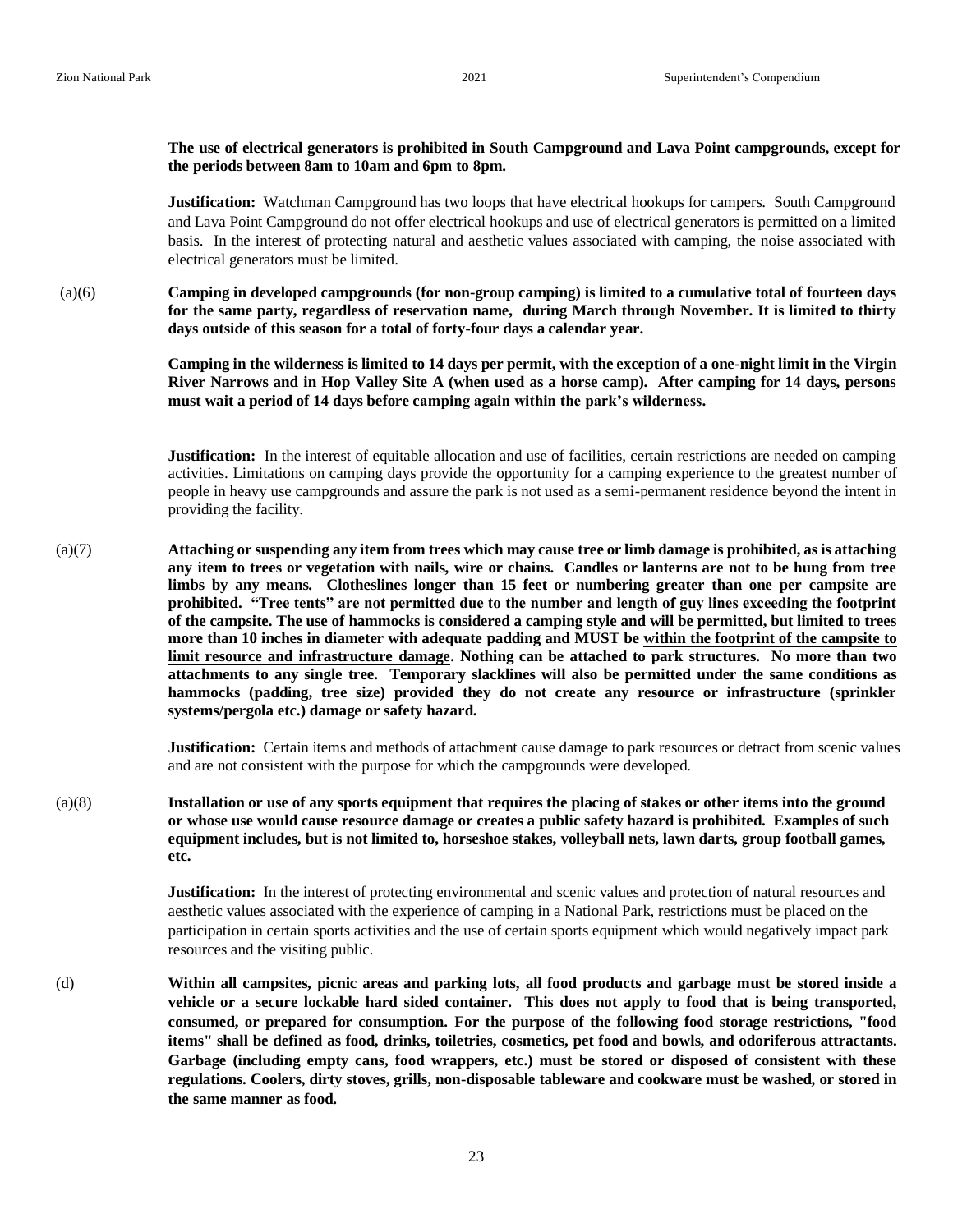**Justification:** Food items and trash left unsecured are at high risk of becoming subject to opportunistic feeding by the local animal population and may also attract nuisance insects. This opportunistic feeding may pose health concerns to the animals over time, has proven to create an aggressive animal population and has resulted in avoidable visitor injury and property damage.

The primary purpose of these regulations is to maintain public health and safety, and to avoid conflict between visitor use activities and natural resources.

#### **§2.13 Fires**

(a)(1)(i) **Fires in developed areas are allowed only in designated government receptacles such as found in the campgrounds and picnic areas or in private enclosed grills where no scorching of the ground surface occurs. If a private enclosed grill is used, all ashes must be thoroughly extinguished, cooled, and removed from the park or placed in trash receptacles. Fires in the developed area of NPS employee housing are permitted if kept in designated receptacles.** 

> **Justification:** In the interest of protection of environmental and scenic values, protection of natural resources and public safety, these restrictions on fires are necessary. These restrictions do not affect the use of stoves or lanterns for camping purposes.

#### $(a)(1)(ii)$ **Fires (except for self-contained lanterns and stoves) are prohibited in non-developed areas.**

**Justification:** In the interest of protection of environmental and scenic values, protection of natural resources and public safety, these restrictions on fires are necessary. These restrictions do not affect the use of fuel stoves or lanterns for camping purposes.

#### **§2.14 Sanitation and Refuse**

(b)(1) **All Wilderness Permit holders must carry solid human waste out of the wilderness in personal wilderness toilet bags. All Wilderness Permit groups must carry at least one personal wilderness toilet bag per person while hiking . Toilet paper must be carried out. Climbers must remove their human waste while on all climbs.** 

**Justification:** Human waste is a threat to public health and environmental and scenic values.

(b)(2) **Disposal of human waste from developed campgrounds is permitted only at designated campground dump stations by registered campers. Those disposing of human waste carried out of the wilderness or off climbing routes in human waste disposal systems, should do so according to the disposal system's manufacturer.** 

> **Justification:** The Superintendent is limiting the amount of human waste disposed of in the park due to concerns regarding disposal costs and dump station vault space.

(b)(3) **The use of solar showers in campgrounds requires gray water collection and proper disposal per established campground regulations. "Gray water," defined as the waste water produced by showering, bathing, cleaning, rinsing, etc. any person or object with soap or other cleaning products, must be collected and disposed of at either a designated campground disposal area, a dump station designed for the disposal of human waste products or removed from the campground in a tank designed for holding such waste.** 

> **Justification**: Soapy run-off and gray water disposal directly on the ground is inconsistent with maintaining a natural park environment. Gray water is a waste product that may contain chemicals or other pollutants that may harm the sensitive desert ecosystem, disrupt natural processes, and pollute pristine park surface and groundwater reserves. Facilities for proper disposal of this waste are provided at South and Watchman Campground.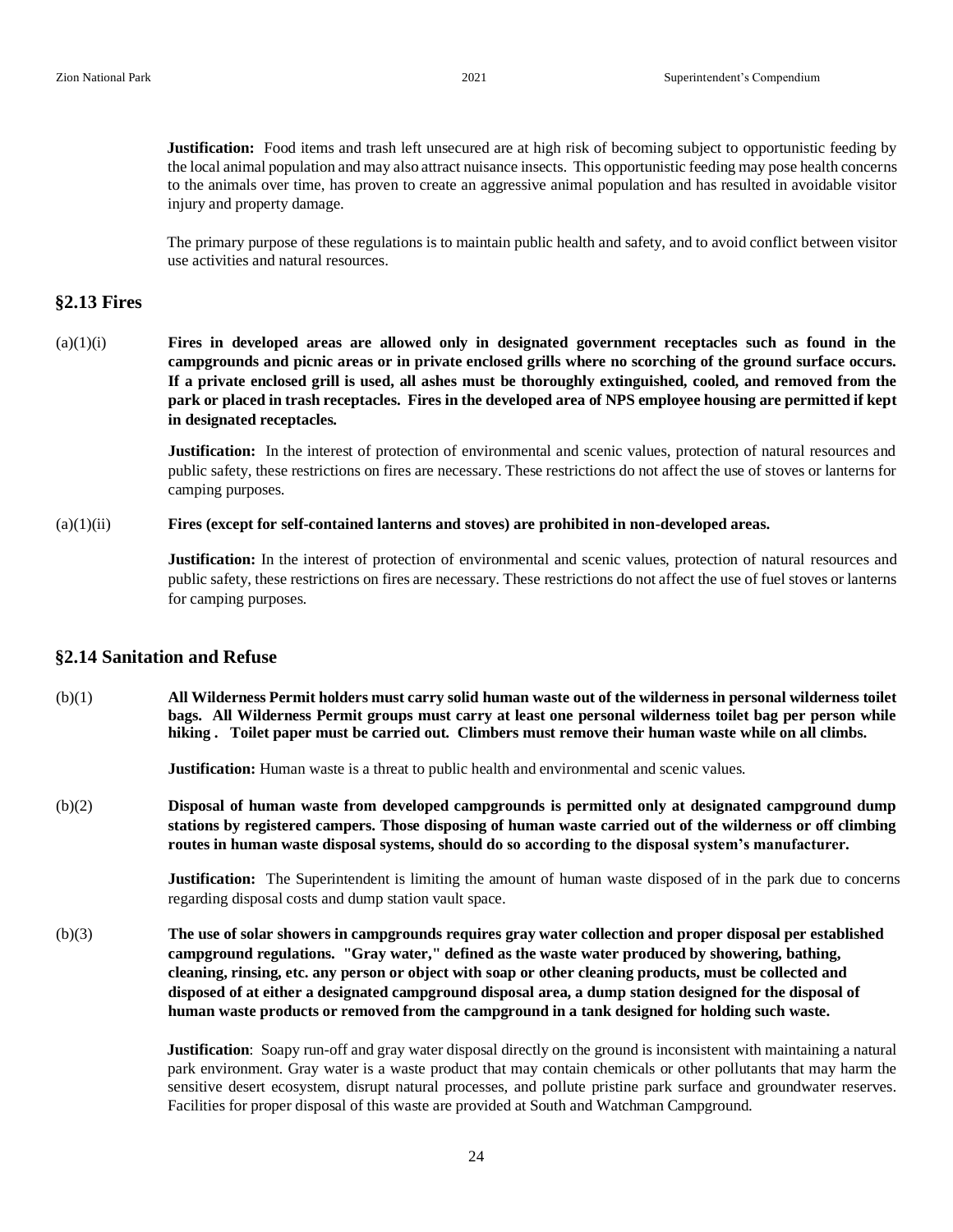### **§2.15 Pets**

(a)(1)(i) **Pets (as defined by 36 CFR 1.4(a) to be a dog, cat or other animal that has been domesticated) are prohibited on all trails (with the exception of the Pa'rus trail), more than 100 feet from paved roads, and in the wilderness. This prohibition does not include Service Animals. Service animals are not subject to the park's pet Policies and, when accompanying an individual with a disability, they are allowed wherever visitors are allowed. A service animal means any dog that is individually trained to do work or perform tasks for the benefit of an individual with a disability, including a physical, sensory, psychiatric, intellectual or other mental disability.** 

**No pets, other than service animals, are allowed on the park transportation shuttle buses.** 

**Pet excrement must be picked up and properly disposed of by the pet/service animal owner from all areas within Zion National Park.** 

**Park residents (employees/volunteers residing in the park) may keep pets in accordance with Zion National Park Housing Plan, excluding Caprinae (sheep, goat and related subfamilies), which park residents may not keep as pets.** 

**Properly restrained pets are allowed in developed campgrounds, picnic areas, on the grounds of the Zion Lodge, and along public roads and parking areas within 100 feet of the road surface.** 

**Justification:** Consistent with public health and safety, protection of natural resources and avoidance of conflict among visitor use activities, pets must be restricted. The burden is placed on pet owners to assure their pets do not destroy park values for others in those areas where they are allowed. Pet excrement disposal stations are provided along the Pa'rus Trail for this purpose.

(a)(3)(i) **Pets (as defined by 36 CFR as a dog, cat or other animal that has been domesticated) may be left unattended secured in a cage or tied to an object in developed campgrounds provided all other requirements of §2.15 are observed. Unattended pets observed making unreasonable noise will be considered prima facie evidence of failure by the owner to meet requirements of §2.15(a)(4)**. **Leaving a pet unattended in a vehicle with environmental conditions that pose a health risk to the animal is prohibited.**

> **Justification:** Consistent with public health and safety, protection of natural resources and avoidance of conflict among visitor use activities, pets must be restricted. The burden is placed on pet owners to assure their pets do not destroy park values for others in those areas where they are allowed. Environmental conditions that pose a health risk to the animal may be determined by NPS personnel observing ambient temperatures, the probability of unhealthy conditions within the vehicle, and observing signs of distress from an animal. If NPS personnel determine an animal is in imminent danger action may be taken to prevent further harm to the animal.

#### **§2.16 Horses and Pack Animals**

(a) "Saddle stock" is defined, for purposes of the Zion National Park General Management Plan, as stock carrying either riders or equipment/supplies and is limited to horses, mules, and burros.

> "Pack animals," for purposes of 36 CFR 2.16(a) are defined as horses, mules and burros. Llamas, goats, dogs, and all other animals are specifically excluded for use as pack animals within Zion National Park.

#### (b) **The use of saddle stock or pack animals is prohibited, except in the following areas:**

The following trails are open to horse or pack animal use:

- LaVerkin Creek Trail west of Beartrap Canyon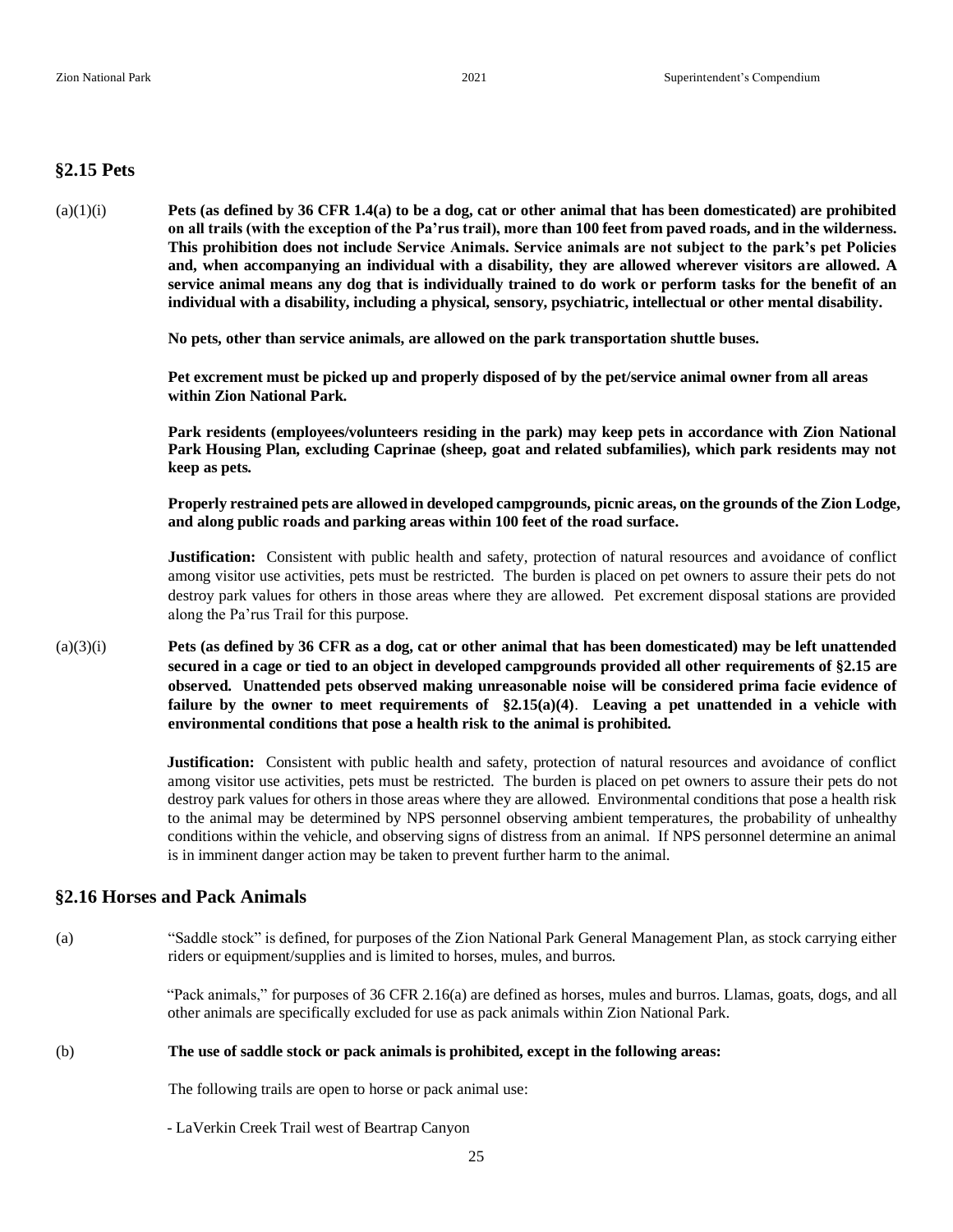- Hop Valley Trail
- Connector Trail
- Northgate Peaks Trail
- Wildcat Canyon Trail
- West Rim Trail north of Cabin Spring
- Sawmill Spring Trail
- Telephone Canyon Trail
- East Mesa Trail east of the Observation Point Trail junction
- East Rim Trail south of Stave Spring
- Deer Trap Mountain Trail
- Cable Mountain Trail
- Chinle Trail
- Sandbench Trail (open to public use from November 1 to March 1 only)

Off-trail use of horses or pack animals is permitted only in:

- Lower Coalpits Wash from the trailhead to the junction with Scoggins Wash
- Scoggins Wash
- Huber Wash

Saddle stock or pack animal use on wilderness trails is prohibited during spring thaws, during unusually wet periods, and at other times when, at the Superintendent's discretion, use would cause undue trail damage.

NPS administrative uses are exempt in these areas for the purpose of resource/visitor protection and the utilization of minimum tool for trail maintenance.

#### (g)(1) **Grazing of saddle stock or pack animals within park boundaries is prohibited.**

Saddle stock and/or pack animals must be fed only certified weed-free feed 24 hours prior to entering the wilderness. Stock users are required to pack feed such as grain or pellets that are certified as weed-free. This feed must be protected from wildlife depredation and any unused feed must be packed out. A feed bag must also be used in the wilderness. Stock manure must be collected upon unloading and loading from trailers with the manure removed from the park to reduce the potential for exotic plant introduction.

- (g)(2) **Overnight camping with saddle stock and/or pack animals is limited to Hop Valley Site A, and is permitted for one night only.**
- (g)(3) **Saddle stock and/or pack animals will be hobbled or tethered on a high line (6-7 feet) between trees, or otherwise restrained in a manner preventing damage to trees. Animals will not be picketed or tied to a single tree.**
- (g)(4) **Saddle stock and/or pack animals will be kept more than 200 feet from any spring, stream, or other water source unless in the act of watering, riding or leading the animal near or across the water as a necessary function of wilderness travel**.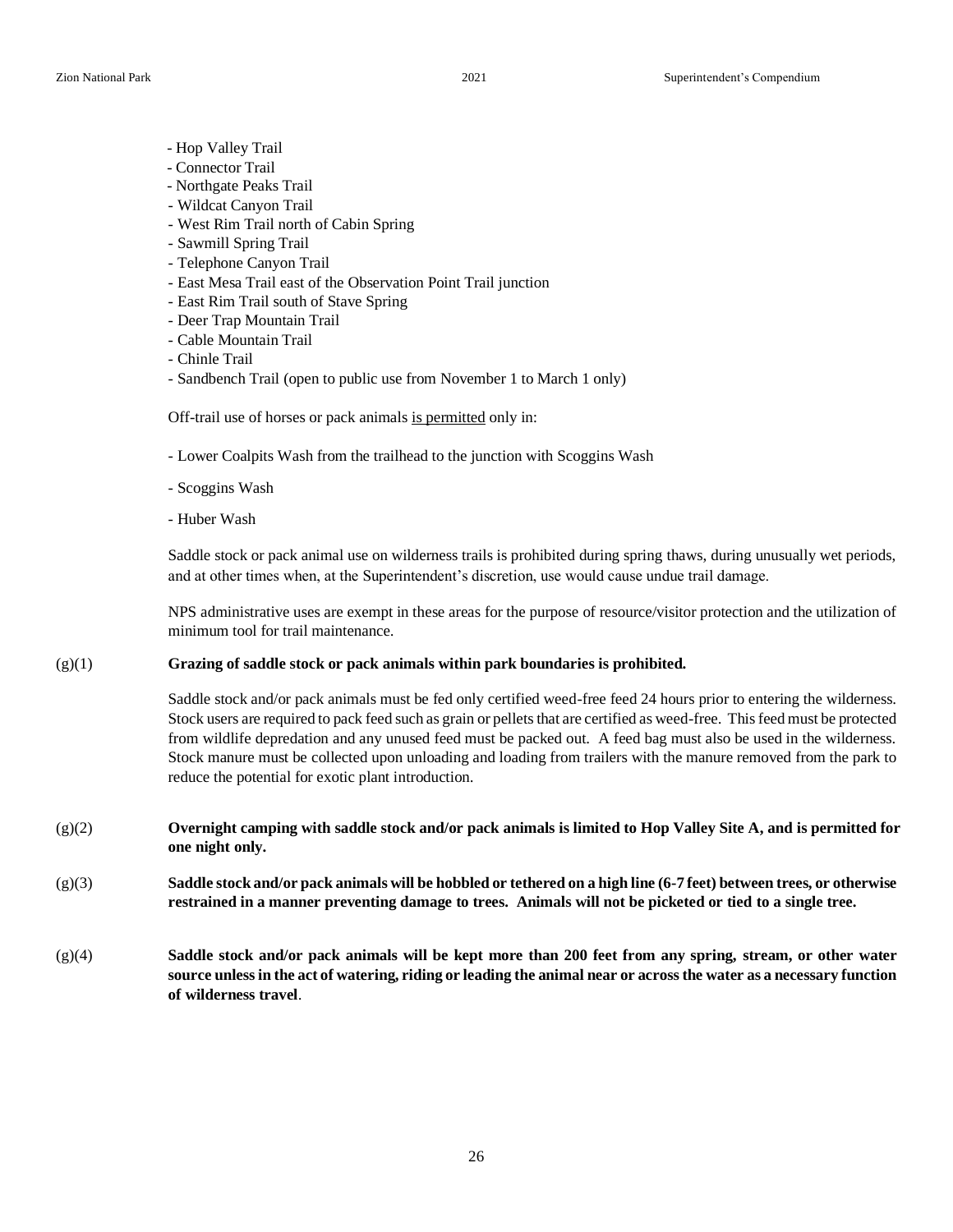#### (g)(5) **A maximum of 6 saddle stock or pack animals are allowed in any single party traveling in Zion National Park. These groups may not be split up as referenced in section 1.5 (a)(2)(xiii).**

The contracted concessionaire is excluded from this restriction while traveling along the Sandbench Trail for commercial horse trail rides.

**Justification:** Saddle stock are defined as horses, mules, and burros and pack animals are defined as mules and burros for the purpose of this regulation. Stock use within the park is historically documented and their continued presence is conditionally permitted. Consistent with public health, protection of environmental values and natural resources, and avoidance of conflict among visitor use activities, the Superintendent has determined that restriction of saddle stock and pack animals is necessary.

The LaVerkin Creek drainage is not suitable for overnight-pack stock use due to designated campsites that are heavily used and not adequate for stock tethering, picketing, or high-lining. Tying of animals is necessary to minimize resource damage, pollution of water sources and destruction of vegetation.

The Kolob Arch trail is not appropriate for saddle stock as it involves scrambling over large boulders, steep slickrock, and stream bottom areas.

Beartrap Canyon and Willis Creek are narrow canyons characterized by no maintained trail, a number of steep banks, slopes, and stream bottom areas, which make the route unsuitable for stock use.

The East Mesa Trail below its junction with the Observation Point Trail and Zion Canyon trails from the rim to the canyon floor are heavily traveled by hikers, and the trails are often steep and narrow.

Restricting the presence of animals in developed areas is necessary to maintain a non-offensive and sanitary condition in these areas of intensive use.

For the safety of riders, the Sandbench Trail is closed to non-concessionaire use during the operation of the concessionaire-contracted trail rides.

The Taylor Creek Trail, a front country route, is characterized by numerous steep creek banks, steep slopes, and numerous short stream crossings. Large groups of stock with riders create unacceptable resource impacts while standing/stopping in fragile riparian and canyon areas.

Due to problems with the spread of noxious/exotic weeds, all stock using Zion National Park must be fed only certified weed-free hay and feed 24 hours prior to entering the park and using park trails.

#### **§2.20 Skating, Skateboards, and Similar Devices**

- (a) **The use of roller skates, inline skates and two wheeled, non-motorized scooters is permitted on the Pa'rus trail, the paved roadways within Watchman and South Campgrounds, and employee housing areas only. Skateboards and all other similar devices are prohibited throughout the park.**
- **Justification:** The areas listed are either closed to motor vehicles or have a speed limit low enough to minimize conflicts between these devices and motor vehicles.

#### **§2.21 Smoking**

(a) **Public access areas of public buildings and areas within 25 feet of the building are closed to smoking including e-cigarettes.**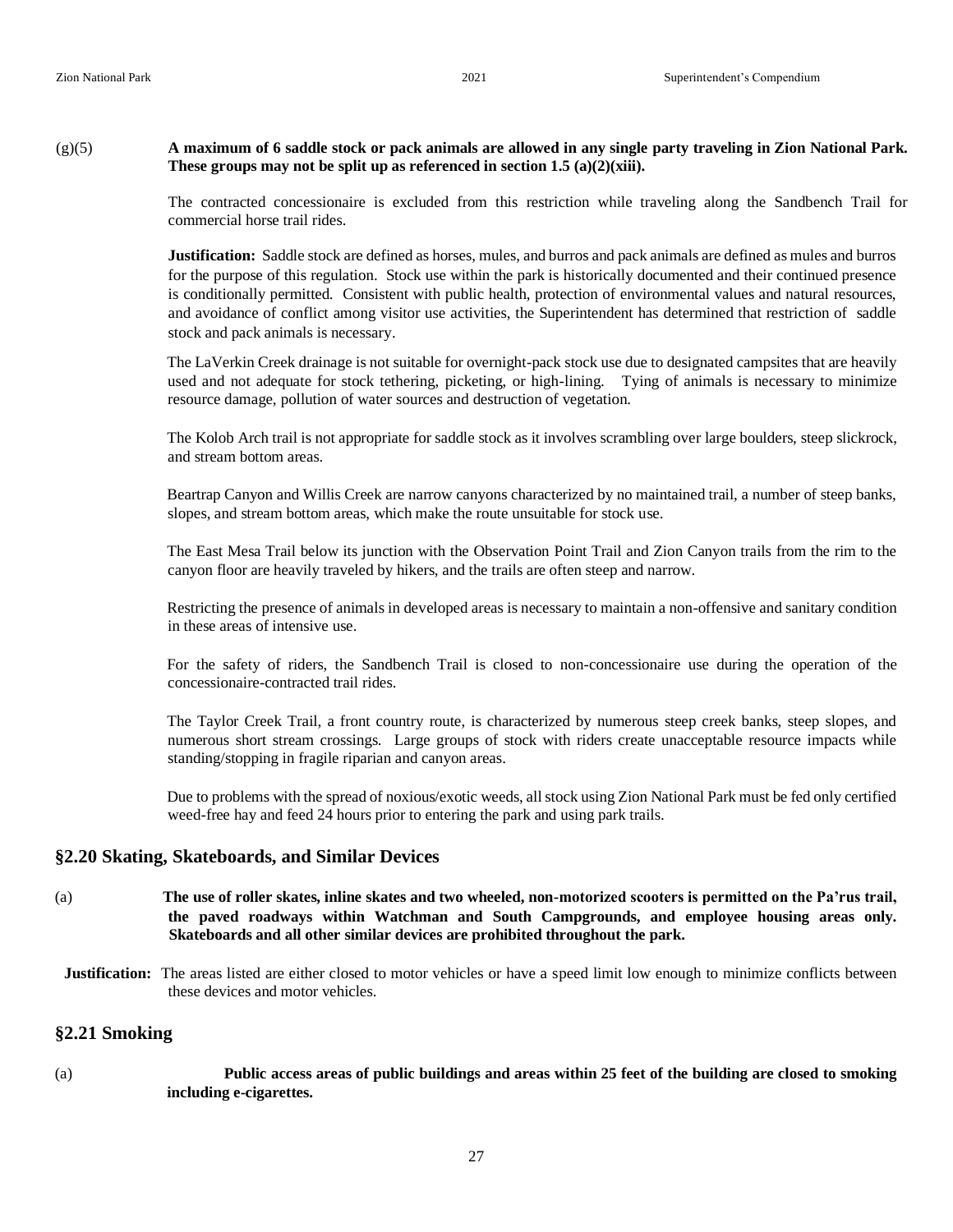**Non-developed and wilderness areas (including trails) are closed to traditional smoking (one that contains a spark or ignition source) from May 1 through September 30 of each year unless the individual is in an area at least six feet in diameter that is barren or clear to mineral soil.** 

**Justification:** In the interest of fire prevention and public health, this prohibition is consistent with state law, past practice and fire restrictions in the Color Country area.

#### **§2.50 Special Events**

(a) **A special use permit is always required to hold an event within the boundaries of Zion National Park. These events include wedding ceremonies, scattering of ashes (§2.62), and when groups of greater than 25 people (§2.51) plan gatherings or activities. Permit applications are accepted up to 1 year in advance and no less than 3 weeks prior to event date.** 

Weddings are permitted at the following locations with corresponding group size: Temple of Sinawava (35), Menu Falls (10), Zion Lodge Lawn (75), South Campground Amphitheater (100), Zion Nature Center North Lawn seasonally Sept-early May (50) and Timber Creek Overlook (20).

#### **§2.51 Public Assemblies, Meetings**

#### (a) **A permit is required for a public assembly, demonstrations, meetings, etc. involving more than 25 people. Permit applications are accepted no less than 10 days prior to event date.**

**Justification:** To ensure public safety and the protection of park resources and values, and to avoid assigning the same location and time to two or more activities, for groups larger than 25 persons, the park will issue permits that specify/organize the time, location, number of participants, use of the facilities, and number and type of equipment used, but not the content of the message presented.

**Demonstrations involving 25 persons or fewer may be held without a permit in designated park areas.** 

**Justification:** Zion National Park will accommodate the use of park land for activities protected under the First Amendment of the U.S. Constitution. Activities include demonstrations, picketing, speechmaking, marching, holding vigils or religious services and all other like forms of conduct which involve the communication or expression of views or grievances, engaged in by one or more persons, the conduct of which is reasonably likely to draw a crowd of onlookers.

The following park areas are designated as areas for public assemblies not requiring a permit:

#### **Zion Canyon Visitor Center** (25 people)

Location is between flagpole and parking lot and not to extend off the "plaza" or into the roadway or parking lot or impede visitor access.

#### **Zion Human History Museum** (25 people)

Location is along the stone and spilt rail fence south of the Natural Bridge Viewpoint Interpretative Sign not to impede visitor access to the Human History Museum or Patio.

#### **South Campground Amphitheater** (25 people)

Location is within the amphitheater by South Campground not to impede visitor access to campsites or the Pa'rus trail.

**Kolob Canyons Visitor Center** (15 people)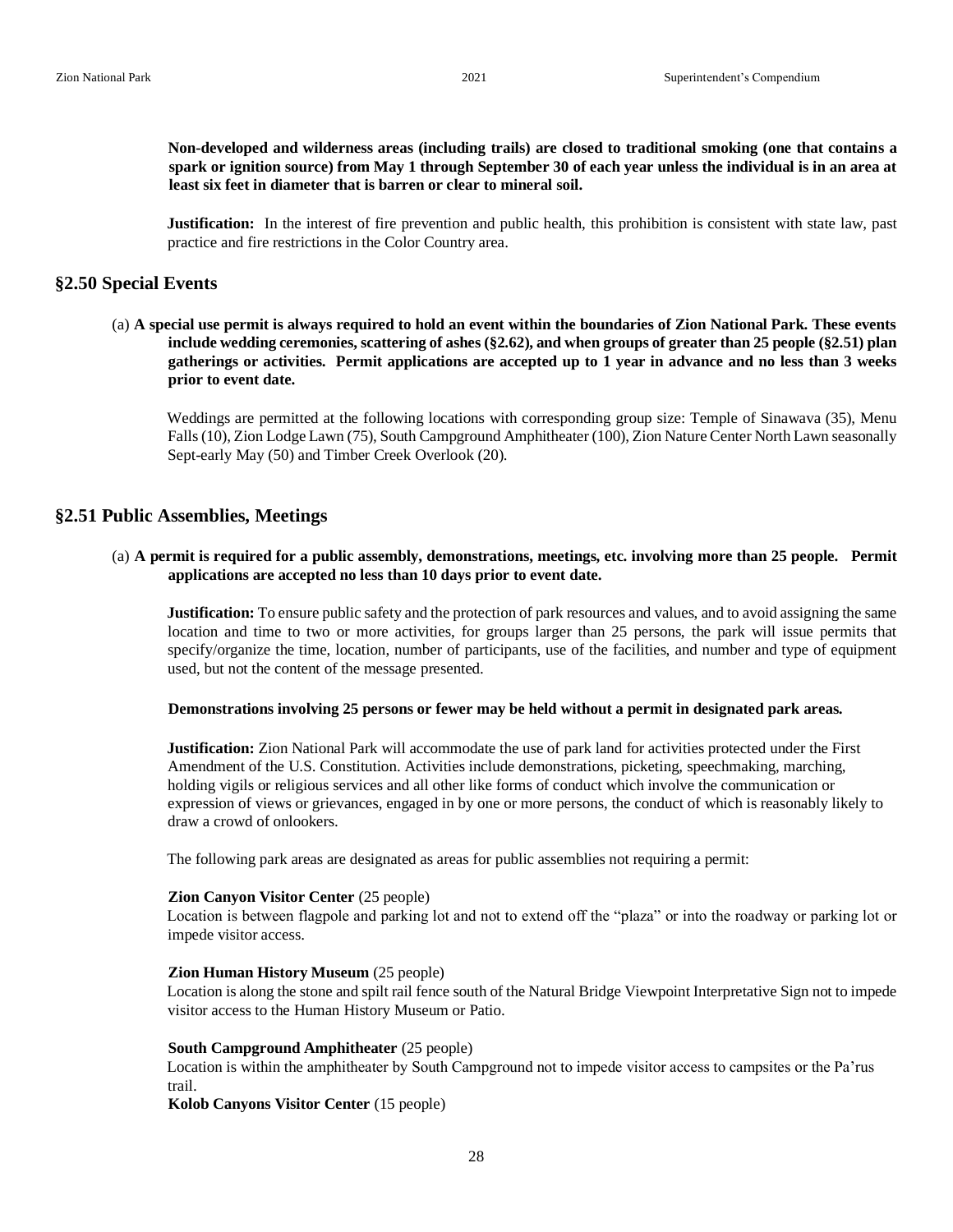Location is the west end immediately adjacent to the parking lot of the L shaped sidewalk. The sidewalk runs from the Northeast at the picnic area, in front of the Visitor Center and around the parking lot to the west.

Demonstrations involving 25 persons or fewer may be held without a permit provided the group is not an extension of another group already availing itself of the 25-person maximum under this provision or will not unreasonably interfere with other demonstrations or special events. Individuals and small groups who take advantage of the permit exception may make use of hand-carried signs, but not stages, platforms, or structures. Maps of these locations are available from the Superintendent's office.

#### **§2.52 Sale or Distribution of Printed Matter**

**A permit is required for the sale or distribution of printed matter or other materials within designated park areas by more than 25 persons. (See section §2.52(b) for permit requirements.)** 

**Sale or distribution activity of printed material by 25 persons or fewer may be conducted without a permit in the designated areas listed in preceding section.** 

**Distribution of non-printed material (CDs, DVDs, audiotapes, etc) by 25 persons or fewer may be conducted without a permit in the designated areas listed in preceding section, provided there is no attempt to obtain compensation for these materials. Sale of non-printed material requires a permit.** 

**Justification:** Zion National Park will accommodate the use of park land for activities protected under the First Amendment of the U.S. Constitution including the distribution of printed material provided the group will not unreasonably interfere with other demonstrations or special events. Recent direction from the NPS Director (February 5, 2014) have clarified that non-printed material can be distributed without a permit under first amendment rights provided there is no attempt by the group at obtaining compensation.

#### **§2.62(b) Memorialization**

**The scattering of ashes is permitted with a Special Use Permit on the Watchman Trail, the large field on the east of the Pa'rus Trail between the second and third bridge north of the Watchman Housing Road and Angels Landing Trail. Memorials or plaques are not permitted.** 

**Justification:** The Superintendent has identified areas where families can scatter ashes while ensuring other park visitors are not impacted.

#### **Vehicles and Traffic Safety**

#### **§4.10 Travel off road**

(c)(1) **Tracked vehicles manufactured to be operated as over snow vehicles may be driven on those routes within the park defined by 36 CFR section 7.10 during periods when the roads have been closed to wheeled motor vehicles due to snow and weather conditions. Vehicle use is restricted to the established unplowed roadway. All off-road use is prohibited.**

> **Justification:** During periods when the Kolob Terrace Road is closed to wheeled vehicles due to snow and weather conditions, land and home owners north of the park have a need to access their properties. Over snow tracked vehicles provide reasonable safe access and do not damage the snow surface for snowmobiles.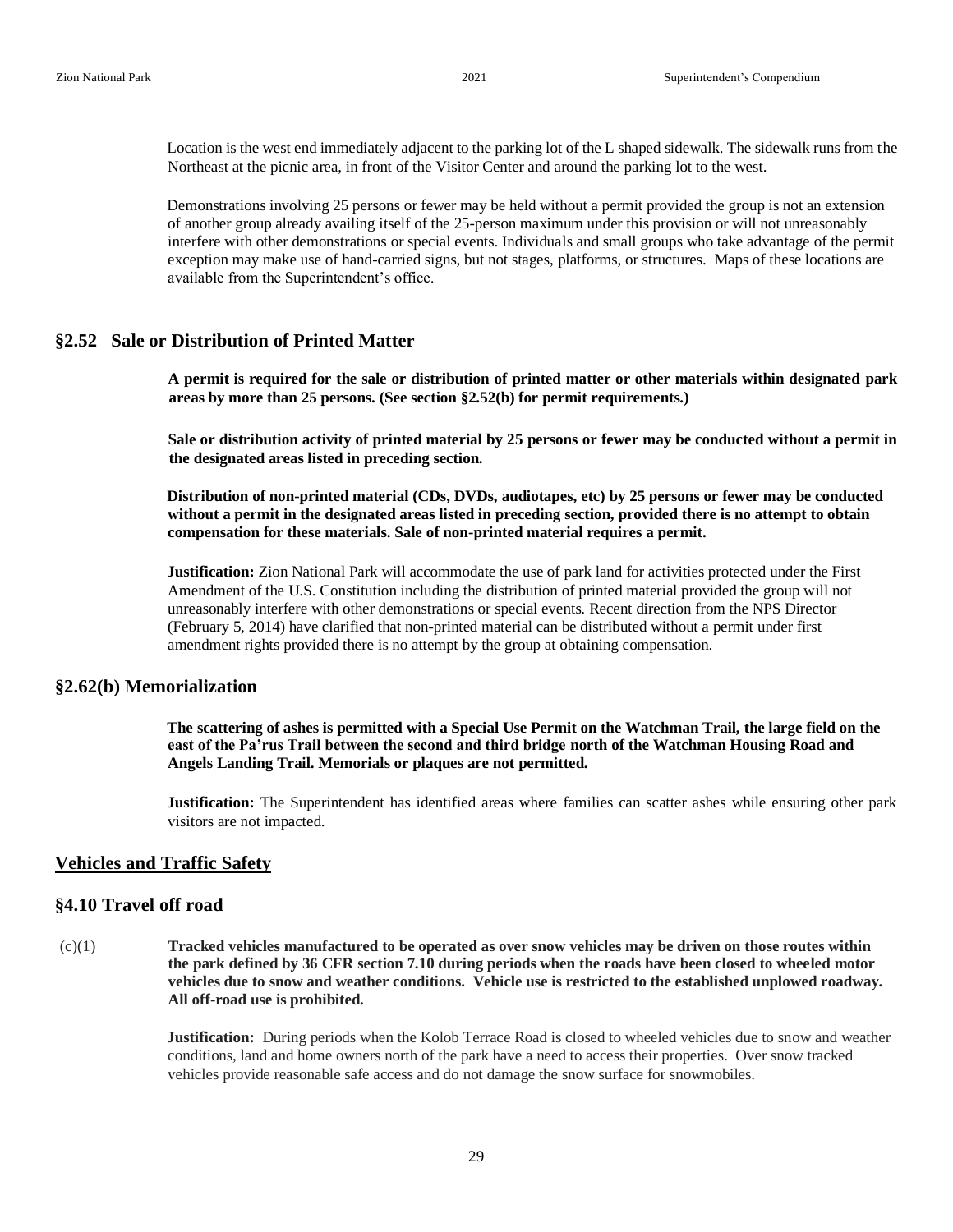# **§4.11 Load Weight and Size Limits**

| (a)(1)(i)   | The Zion-Mt. Carmel Tunnel is closed to all vehicles at or exceeding 7'10" (main body) in width and/or 11'4"<br>in total height, except under the auspices of a Special Use Permit as allowed under §1.6 and §7.10(a).                                                                                                                                                                                                                                                                                                                               |
|-------------|------------------------------------------------------------------------------------------------------------------------------------------------------------------------------------------------------------------------------------------------------------------------------------------------------------------------------------------------------------------------------------------------------------------------------------------------------------------------------------------------------------------------------------------------------|
|             | All non-retractable attachments (mirrors, awnings, bumpers, etc.) are considered part of the main body.                                                                                                                                                                                                                                                                                                                                                                                                                                              |
|             | Justification: After consultation and survey by the Federal Highway Administration, the determination was made that<br>this tunnel has insufficient clearances to safely allow traffic exceeding this size to pass through, except under escort<br>as provided for by Special Use Permit.                                                                                                                                                                                                                                                            |
| (a)(1)(ii)  | The Zion-Mt. Carmel Highway between the Zion Canyon Scenic Drive and the East Entrance of the Zion<br>National Park is closed to the following "oversized" vehicles:                                                                                                                                                                                                                                                                                                                                                                                 |
|             | vehicles greater than 13'1" high<br>$\overline{\phantom{a}}$<br>vehicles with a single or combined gross weight greater than 50,000 pounds<br>$\overline{\phantom{a}}$<br>single vehicles greater than 40' long<br>۰<br>combined vehicles that are greater than 50' long<br>combined vehicles where the distance between the hitch attachment of the towing vehicle and the<br>rearmost axle of the towed vehicle exceeds 26 feet                                                                                                                    |
|             | <b>Justification:</b> Restricted use on this portion of road is necessary to maintain traffic safety on a narrow road with sharp<br>curves, which also has one narrow low-clearance tunnel.                                                                                                                                                                                                                                                                                                                                                          |
| (a)(1)(iii) | The Weeping Rock Parking Area is closed to all vehicles or combinations thereof exceeding nineteen feet<br>(5.85 meters) in length.                                                                                                                                                                                                                                                                                                                                                                                                                  |
|             | Canyon Overlook Parking (North side of road) is closed to all vehicles or combinations thereof exceeding<br>nineteen feet (5.85m) in length                                                                                                                                                                                                                                                                                                                                                                                                          |
|             | The Lava Point and West Rim Roads and the Lava Point Campground are closed to all vehicles or<br>combinations thereof exceeding nineteen feet (5.85 meters) in length.                                                                                                                                                                                                                                                                                                                                                                               |
|             | <b>Justification:</b> Vehicles exceeding this length cannot safely negotiate the small turning radius within the Weeping<br>Rock parking area and, if allowed into this area, create traffic congestion that is unacceptable and a great<br>inconvenience for other area users.                                                                                                                                                                                                                                                                      |
|             | Vehicles exceeding this length do not easily fit into designated stalls at Canyon Overlook parking without blocking<br>or impeding egress from the parking lot.                                                                                                                                                                                                                                                                                                                                                                                      |
|             | There is insufficient space within these areas to allow vehicles exceeding the specified length without causing safety<br>and congestion problems.                                                                                                                                                                                                                                                                                                                                                                                                   |
| (a)(1)(iv)  | Dump trucks, cement trucks and truck tractors carrying or towing either trailers or semitrailers are<br>prohibited on the Kolob Terrace Road from April 2 to June 30 of each year, except for farm trucks, farm<br>tractors, fuel trucks and vehicles with permits. A farm truck is a truck used by the owner or operator of a<br>farm solely for his or her own use in the transportation of farm products, farm supplies, and animals.<br>Permits issued by Washington County or Zion National Park are deemed valid for purposes of this section. |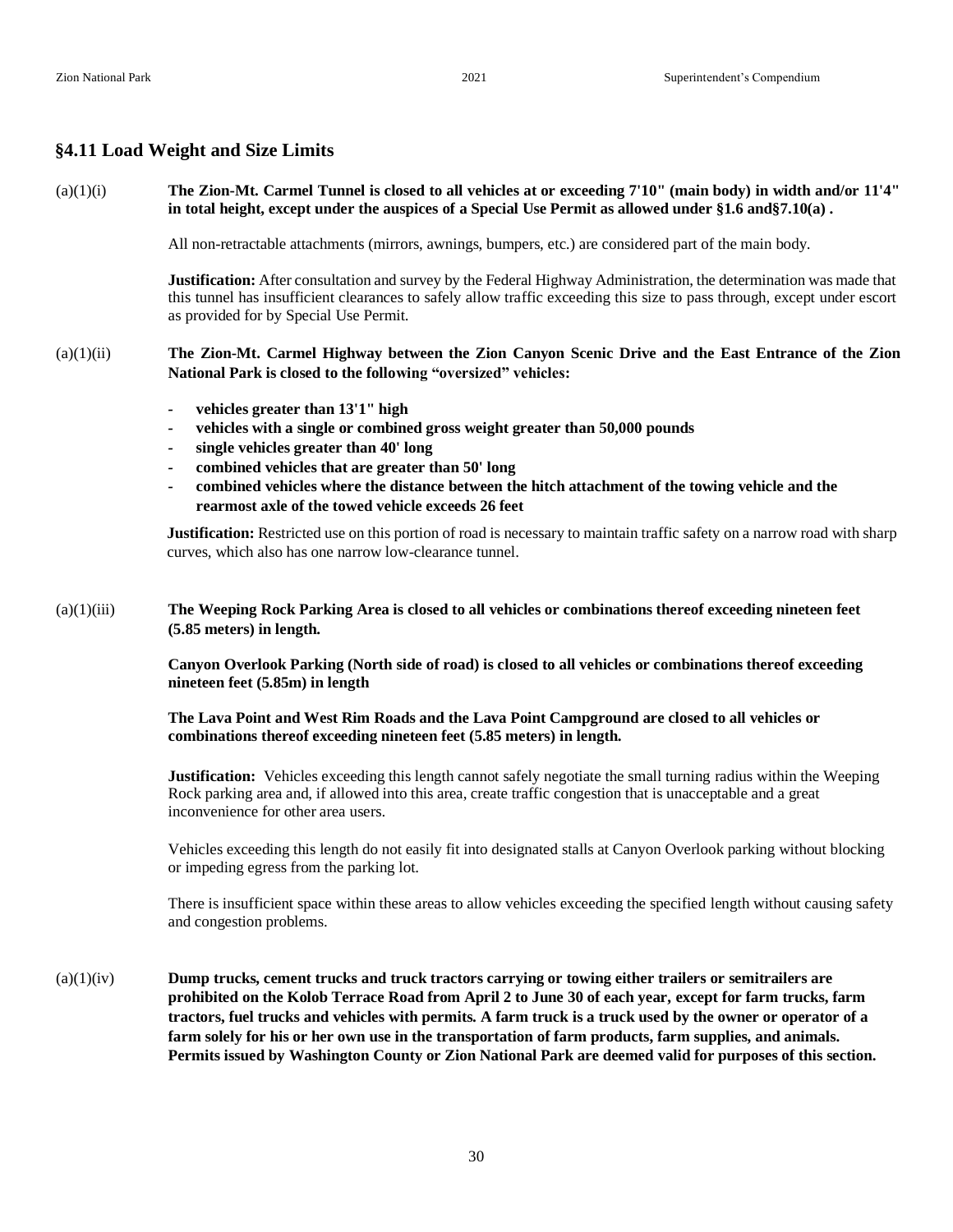**Justification:** This section is adopted from Washington County, Utah code 6-1-1. The purpose of this section is to protect highway foundation, surfaces and structures on the Kolob Terrace Road from damage and deterioration caused by climatic conditions by restricting the use of certain vehicles during certain times of the year.

#### **§4.21 Speed Limits**

#### (b) **The speed limit on all park roads is 35 mph unless otherwise posted.**

 **The speed limit on the Pa'rus Trail for authorized uses, including bicycles and e-bikes is 15 mph.**

**Justification:** Due to the character of park roads, 35 mph is the maximum speed limit, unless otherwise posted or when conditions for safe travel dictate less. Due to the congested/multi-use nature of the Pa'rus Trail that passes through South Campground, the post speed limit is set at 15 mph for all cycles in order to prevent collisions and conflicts.

#### **§4.30 Bicycles and E-bikes**

(f, i(7)) **Cyclists (bicycle and e-bike riders) must yield to approaching shuttle buses, provided it is safe to do so (ie: there is a place for the cyclists and e-bike riders to safely pull off), when traveling on Park roads in the same lane of travel. Shuttle bus drivers will allow cyclists and e-bike riders to find a safe pullout location and come to a complete stop before attempting to pass when the cyclists and e-bike riders are in the same lane of travel.** 

**Bicycles and e-bikes entering Zion National Park must be equipped with a bell to alert other visitors and wildlife of their presence and approach.**

**Groups of cyclists using park roads must break into groups of 6 riders or less with groups separated by one quarter mile. Cyclists must ride single file on all park roadways.** 

**Justification:** Shuttle buses with trailers have limited visibility which prevents passing moving cyclists in a safe manner. Large bicycle and e-bike groups prevent vehicles from passing them in a safe manner on the narrow park roads. Due to the congested/multi-use nature of the Pa'rus Trail and the Scenic Drive, a bell is required on all cycles entering Zion National Park to act as a warning device to other visitors and wildlife to avoid collisions.

(i) **The term "e-bike" means a two- or three-wheeled cycle with fully operable pedals and an electric motor of less than 750 watts (1 h.p.).** 

**E-bikes are allowed in Zion National Park where traditional bicycles are allowed. E-bikes are prohibited where traditional bicycles are prohibited. Except where use of motor vehicles by the public is allowed, using the electric motor to move an e-bike without pedaling is prohibited.** 

**A person operating an e-bike is subject to the following sections of 36 CFR part 4 that apply to the use of traditional bicycles: sections 4.12, 4.13, 4.21, 4.22, 4.23 and 4.30(h)(2)-(5).** 

**Except as specified in this Compendium, the use of an e-bike within Zion National Park is governed by State Law, which is adopted and made a part of this Compendium. Any violation of State law adopted by this paragraph is prohibited.** 

**The Pa'rus Trail is the only trail within Zion National Park that is open to bicycles (devices that are propelled solely by human power).**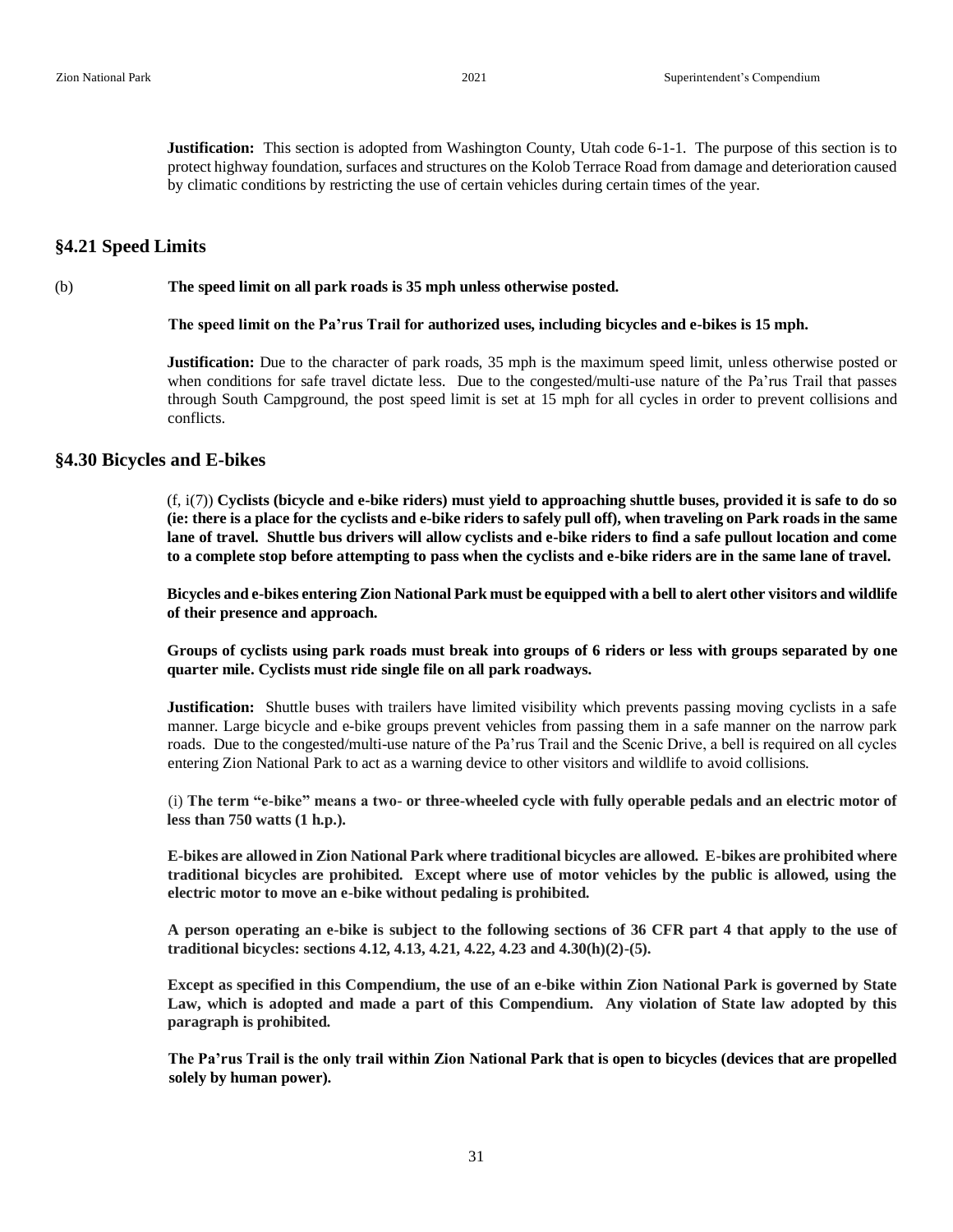**(7) The use of a pedal-assist e-bike is prohibited within Zion National Park except on park roads open to the public and the following paved or hardened trails located primarily in frontcountry areas where traditional bicycles are allowed:** 

• **Pa' Rus Trail.** 

**Class of e-bikes allowed:** 

- **Class 1 e-bike: are electric bicycles equipped with a motor that provides assistance only when the rider is pedaling, and that ceases to provide assistance when the bicycle reaches the speed of 20 miles per hour.**
- **Class 3 e-bike: \*\*\*For Law Enforcement and Emergency Response Use Only\*\*\* are electric bicycles equipped with a motor that provides assistance only when the rider is pedaling, and that ceases to provide assistance when the bicycle reaches the speed of 28 miles per hour.**

**Justification:** The Pa'rus Trail, a 10' wide concrete path, is the only trail within Zion that can accommodate bicycles and e-bikes without suffering resource damage. Class II e-bikes, which are throttle assisted e-bikes and per policy, only authorized to be used where public motor vehicles can go, are prohibited in Zion National Park because it would be unsafe to ride one through the Zion-Mount Carmel Tunnel and because the Pa'rus trail does not allow for motor vehicle use. Manufactures of e-bikes are producing e-bikes that can switch classes. In order to prevent illegal use of a Class II ebike on the Pa'rus Trail and from entering the tunnel as well as to assist law enforcement in readily differentiating between the classes, Class II e-bikes are prohibited. Class III e-bikes are also prohibited (excepting law enforcement and emergency response personnel) because the speed of 28 MPH is too fast for the congested, multiuse Pa'rus Trail (15 MPH speed limit) and narrow public road corridor in Zion's main canyon, often congested with pedestrians, vehicles, shuttle buses, bicyclists, and parked vehicles.

#### **§4.31 Hitchhiking**

#### (a) **Hitchhiking is allowed only in established roadside pullouts.**

**Justification:** It is occasionally necessary for park visitors to solicit transportation from others in order to reach their destinations and in order to transit the Zion-Mt. Carmel Tunnel. In order to provide for this transportation need and the safety considerations associated with hitchhiking, it will be allowed only in established roadside pullouts.

#### **Commercial and Private Operations**

#### **§5.3 Business Operations**

**Commercial businesses (excluding filming, see 1.5 (a2xix) are prohibited from engaging in business within the park without a written permit, contract, or agreement. The exception to this rule is the commercial transportation to the park area of passengers by motor vehicle, such as commercial buses, for a direct or indirect fee with no services provided except for on-board interpretive services (these services are confined to the motor vehicle itself, and established roadways, pullouts, and parking areas). All commercial use is prohibited within the designated and recommended wilderness of Zion.**

**Justification:** Commercial businesses are allowed to operate within the park provided they have a contract with the park or obtain a written Commercial Use Authorization and meet all terms and conditions of their CUA.

Groups whose commercial activities are confined to the commercial transportation of passengers to the park area with all services being limited to onboard interpretative services have been determined to have limited impacts on park resources and thus are permitted to enter the park without a formal agreement in place.